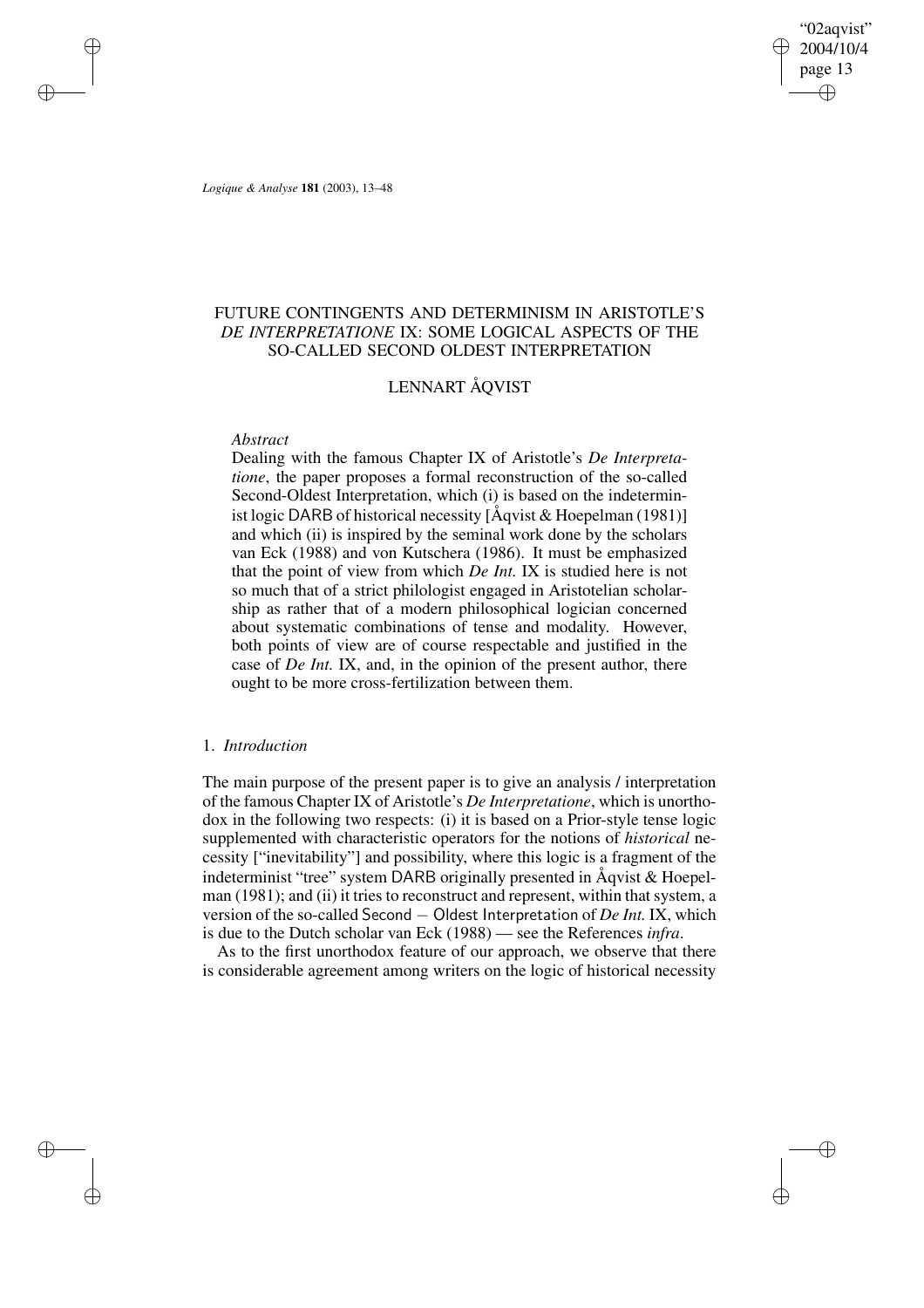# "02aqvist" 2004/10/4 page 14 ✐ ✐

✐

✐

#### 14 LENNART ÅQVIST

that the *semantics* of that notion should be based on *tree-structures* representing 'branching' time<sup>1</sup> with the same past and open to the future. As Burgess (1978, p. 159) nicely puts it:

If the determinist sees Time as a line, the indeterminist sees it as a system of forking paths...

There is less agreement, however, on the question how the temporal dimension is to be reflected *syntactically* in the formal language of the logic of historical necessity under consideration. There is then a choice between essentially two courses: (*a*) to follow Prior (1967, Appendix A) in using, in addition to the modalities  $N$  and  $M$  for historical necessity and possibility, special *temporal operators* such as his F, G, P and H as well as the Scott / von Wright operators for the *next* and the *last* moment in discrete time; and (*b*) to follow Rescher & Urquhart (1971, Ch. XVII), van Eck (1981, 1988), and von Wright (1984) in using those historical modalities as *explicitly indexed by temporal names*, in the style of, say

| $N_tA$ for | "it is historically necessary at time $t$ that $A$ ", and |
|------------|-----------------------------------------------------------|
| $M_tA$ for | "it is historically possible at time t that $A$ "; to-    |
|            | gether with the more general notation:                    |
| $p_t$ for  | " $p$ -at-time $t$ ".                                     |

In this paper we follow von Kutschera (1986) in adopting course (*a*), mainly because the kind of modal-temporal logic to which it gives rise seems to be better developed, and easier to handle for our present purposes, than its rival according to course (*b*). At least, this appears to be so in today's research situation.<sup>2</sup>

As to the second unorthodox feature of our approach, we must point out, first of all, that we use the Kretzmann (1987) labels for the historical interpretations at issue. On the so-called Oldest Interpretation of *De Int.* IX, Aristotle claims that the Principle of Universal Bivalence ["all statements — including statements about particular future events — are true or false"] implies a Deterministic Conclusion to the effect that every true statement holds by necessity, or, equivalently, that every statement is either necessarily true or necessarily false; then [in 19a7–22] he argues that there are true statements about particular future events which are contingent in the sense of admitting "the possibility of being and of not being", where, then, "both possibilities are open, both being and not being, and, consequently, both

<sup>1</sup> The locution "branching time" is perhaps not entirely unobjectionable: see e.g. Rescher & Urquhart (1971, Ch. VII, sect. 2, p. 72 f.). In spite of this being so, we continue to use the received terminology in this paper.

 $2$ The situation may now have improved somewhat, due to my recent results in  $\text{Aqvist}$ (2004). But the present paper is not the right place to report on those results, let alone to apply them to problems of ancient modal logic.

✐

✐

✐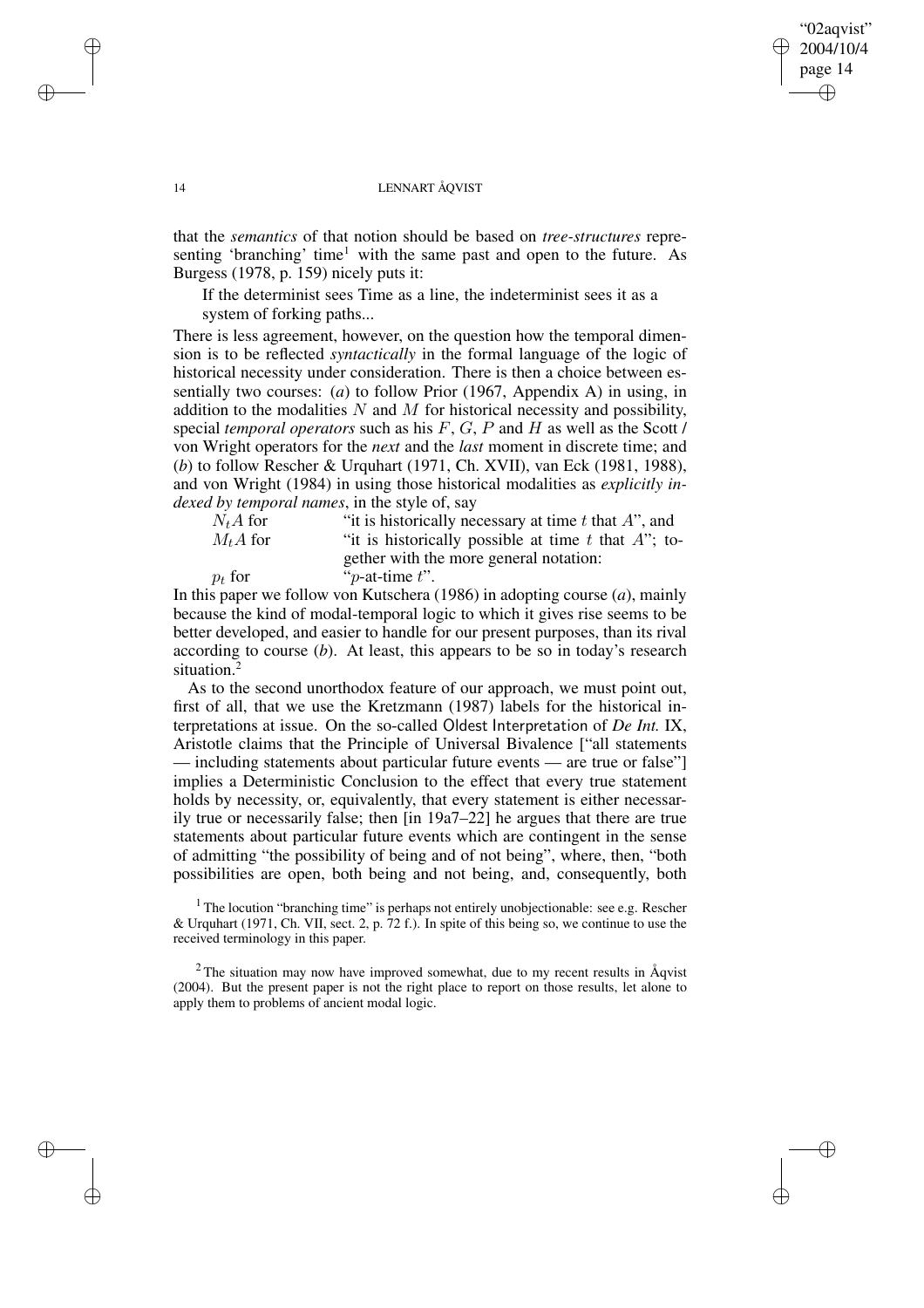✐

#### ARISTOTLE'S *DE INTERPRETATIONE* IX: THE SECOND OLDEST INTERPRETATION 15

✐

✐

✐

✐

coming to be and not coming to be". Thus, Aristotle explicitly abandons the Deterministic Conclusion and will consequently have to give up the Law of Universal Bivalence, restricting its application to statements about past events, present events, and such future events as are naturally necessitated eclipses, for instances [see Kretzmann (1987, sect. (i)), when commenting on Łukasiewicz]. This is the distinctive feature of the Oldest Interpretation of Aristotle's *De Int.* IX.

Again, on the so-called Second − Oldest Interpretation, Aristotle is concerned about *preserving* Universal Bivalence and about reconciling it with *in*determinism (particularly with respect to the future), which means that he gives up, not only the Deterministic Conclusion ["all true statements hold by necessity"] just spoken of above, but also, most importantly, the thesis that Universal Bivalence *implies* this Deterministic Conclusion.

In his defence of the Second-Oldest Interpretation van Eck (1988, p. 19) points out that Boethius, in his two commentaries on *De Interpretatione* IX, shows himself a representative of the Second-Oldest Interpretation: his main thesis is that, according to Aristotle, it is necessary for a future contingency proposition and its negation that one is true and the other false, but not *definitely* true, nor *definitely* false.<sup>3</sup> In the context van Eck refers to Kretzmann (1987) as having stressed the influence which this point of view of Boethius has had on the subsequent discussion [see in particular Kretzmann (1987, "Conclusion")].

van Eck also points out that in modern times most commentators reject the Second-Oldest Interpretation on the ground (partly) that the crucial phrase phrase "definitely true" is rather obscure and its Greek analogue  $[\hat{\alpha}\lambda\eta\theta\hat{\epsilon}\sigma]$ ¢φωρισµένως] does not occur in *De Int.* IX at all.<sup>4</sup> In order to counter this objection, then, van Eck (1988, p. 20) suggests that instead we take the phrase "definitely true" in Boethius as an equivalent of the "already true" [ $\eta \delta \eta$   $\partial \lambda \eta \theta \hat{\eta}$ ] in 19a38. Such a somewhat special concept of truth can then be naturally connected with a temporally dependent notion of necessity, viz.

 $3$  We may observe here that the French translator and commentator J. Tricot, when dealing with the difficult sentence 19a39–19b2 in the concluding passage of *De Int.* IX, adds to his translation of that sentence in a footnote: "sous-entendu ¢φωρισµένως *determinate*" (i.e. "tacitly understood: definitely, determinately"). See Tricot (1994, p. 103, n. 3) as well as our comments on 19a39–19b4 at the end of Section 9 *infra*.

<sup>&</sup>lt;sup>4</sup> Interestingly, Kretzmann (1987, sect. (iii), "Sources of the second-oldest interpretation") observes that in the *Categories* ch. 10, 12b38–40 and 13a2–3, Aristotle uses the adverbial modifier  $\frac{\partial \phi}{\partial \rho}$ ισμένως in a way which appears to provide a warrant for Boethius' emendation.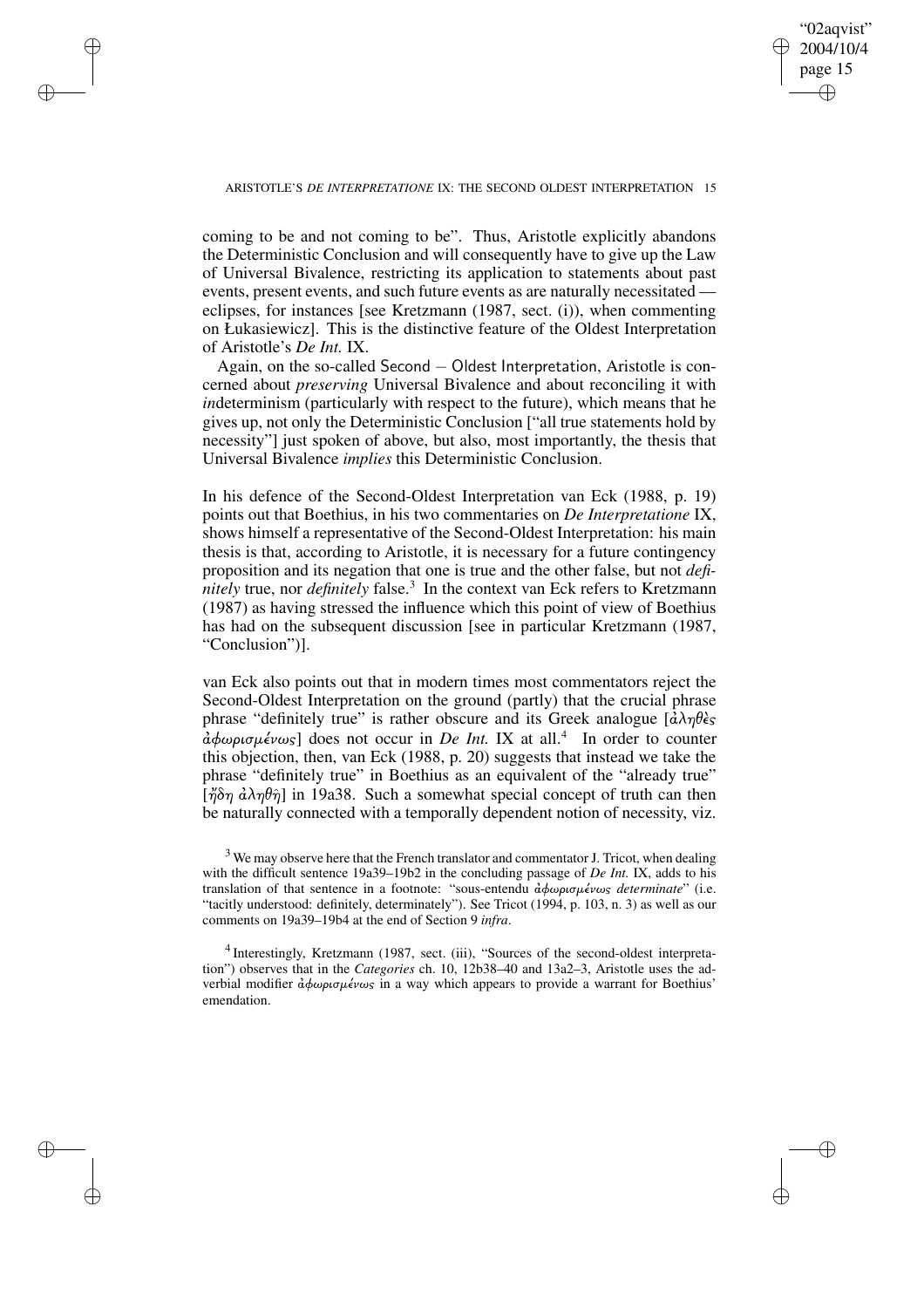#### 16 LENNART ÅQVIST

that of historical necessity.

Without taking a definite stand on the hard issue concerning the historical accuracy of the two interpretations of Aristotle just mentioned (an issue involving *inter alia* a large number of difficult strictly philological questions), I now want to state two main reasons for my being seriously interested in the Second-Oldest Interpretation as reconstructed within the system DARB of Åqvist & Hoepelman (1981). The first main reason derives from Dana Scott in a discussion of the use of three-valued logic in connection with so-called 'improper definite descriptions':

...I have yet to see a really workable three-valued logic. I know it can be defined, and at least four times a year someone comes up with the idea anew, but it has *not* really been developed to the point where one could say it is pleasant to work with. Maybe the day will come, but I have yet to be convinced.

So my advice is to continue with two-valued logic because it is easy to understand and easy to use in applications; then when someone has made the other logic workable a switch should be reasonably painless.

# Scott (1970, p. 153)

"02aqvist" 2004/10/4 page 16

✐

✐

✐

✐

So *a* reason (not necessarily decisive) for preferring the Second-Oldest Interpretation to its Oldest rival then comes down to the following well-known one: it has the virtue of enabling us stay — along with Aristotle — within two-valued logic, whereas the Oldest Interpretation compels us — along with him — to go into three-valued logic (many-valued logic? intuitionism?). Again, the second main reason for my interest in the Second-Oldest Interpretation is bound up with my choice of logico-analytical framework, the indeterminist "tree" system DARB: it turns out that the central notion in van Eck's reconstruction — the "already true" [ἤδη  $d\lambda \eta \theta \hat{\eta}$ ] in 19a38 can be explicated and rigorously defined in our framework against the background of the technical result on DARB, which is stated and proved in Section 2 *infra*; furthermore, on the basis of that very same result, we are also able to provide an explanation within DARB of Aristotle's difficult argument for Determinism, on which he spends so much time in *De Int.* IX (see Sections 2–3 and 10 *infra*).

Suppose then that we accept, provisionally at least, the Second-Oldest Interpretation. What does it amount to? and what problems do we then face? We recall that both interpretations agree on taking Aristotle to reject what I called the Deterministic Conclusion ["all true statements hold by necessity", "every statement is either necessarily true or necessarily false"], but that the Second-Oldest one differs from its Oldest rival in two respects: (i) in taking

✐

✐

✐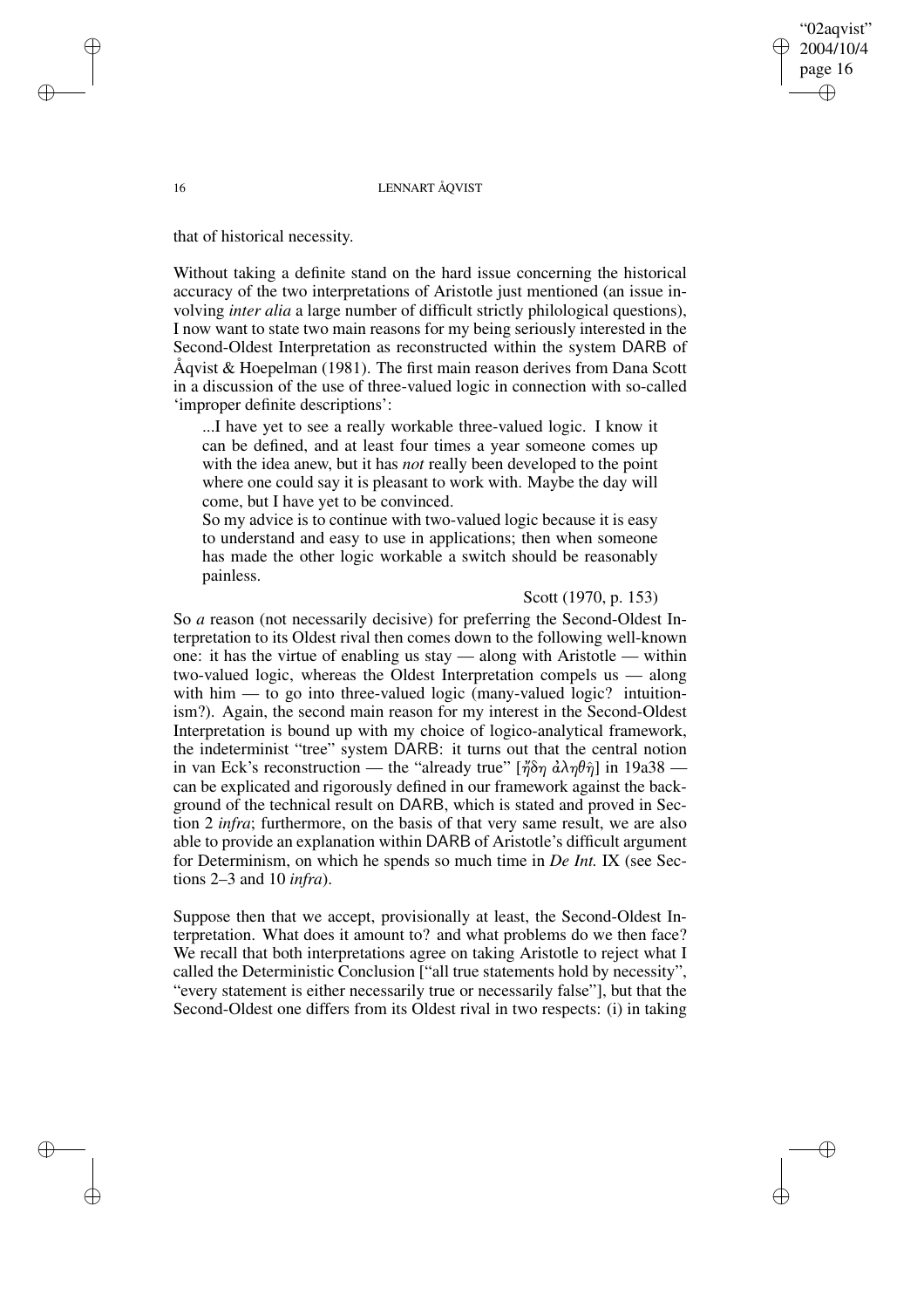"02aqvist" 2004/10/4 page 17 ✐ ✐

✐

✐

✐

✐

✐

✐

Aristotle to reject the thesis that the Law of Bivalence implies the Deterministic Conclusion, and (ii) in taking him to accept the Law of Bivalence since, by (i), there is no longer any reason for him to give it up. Clearly, then, on the Second-Oldest Interpretation we face two interesting problems that are respectively bound up with the features (i) and (ii):

*Ad* (i): Explain why Aristotle spends so much time in developing an argument [in 18a34–19a6] for the thesis that Universal Bivalence *implies* the Deterministic Conclusion in spite of the fact that in the end he rejects that argument; and explain the import of the argument itself!

*Ad* (ii): Although Aristotle is now taken to accept Universal Bivalence in *one* sense of that Law, there are passages [e.g. 19a32–39 and 19a39–19b2] suggesting that he may still want to reject it in *another* sense of that Law: hence, explain those different senses with a view to telling us how this can be so!

In answer to the first problem here, we suggest that on the Second-Oldest Interpretation one should take Aristotle to be engaged in a dispute with an imaginary opponent, "the determinist", whose views and arguments he tries to present as forcefully and convincingly as possible, thus playing the role of an *advocatus diaboli*, as it were. Moreover, as to the import of the determinist argument itself, we suggest that it is based on an *operator shift fallacy* from

 $F N p$  ["it will be the case that necessarily (i.e. *then* in the future)  $p$ "] to

 $NFP$  ["necessarily (i.e. as of *now*), it will be the case that  $p$ "]

which in turn suggests a distinction between a weak and a strong future tense, viz. one between the sentence-forms

 $Fp$  [weak future tense] and  $N Fp$  [strong future tense].

This distinction is already implicit in the Prior (1967, Ch. VII) distinction between the Ockhamist and the Peircean future operators "will"; in Section 10 below we notice that the same distinction is used by van Rijen (1986, 1989). As appears from Section 11 *infra*, however, we strongly feel that our operator-shift-fallacy diagnosis should be supplemented by the von Kutschera (1986) analysis of the Aristotelian arguments for determinism — an analysis based on the interesting distinction between "Aussage *über* Gegenwärtiges / Vergangenes" and "Aussage in Gegenwarts- / Vergangenheits*form*".

Again, in answer to the second of the above problems, we refer the reader to Section 9 *infra*, where we emphasize a distinction between the Principle of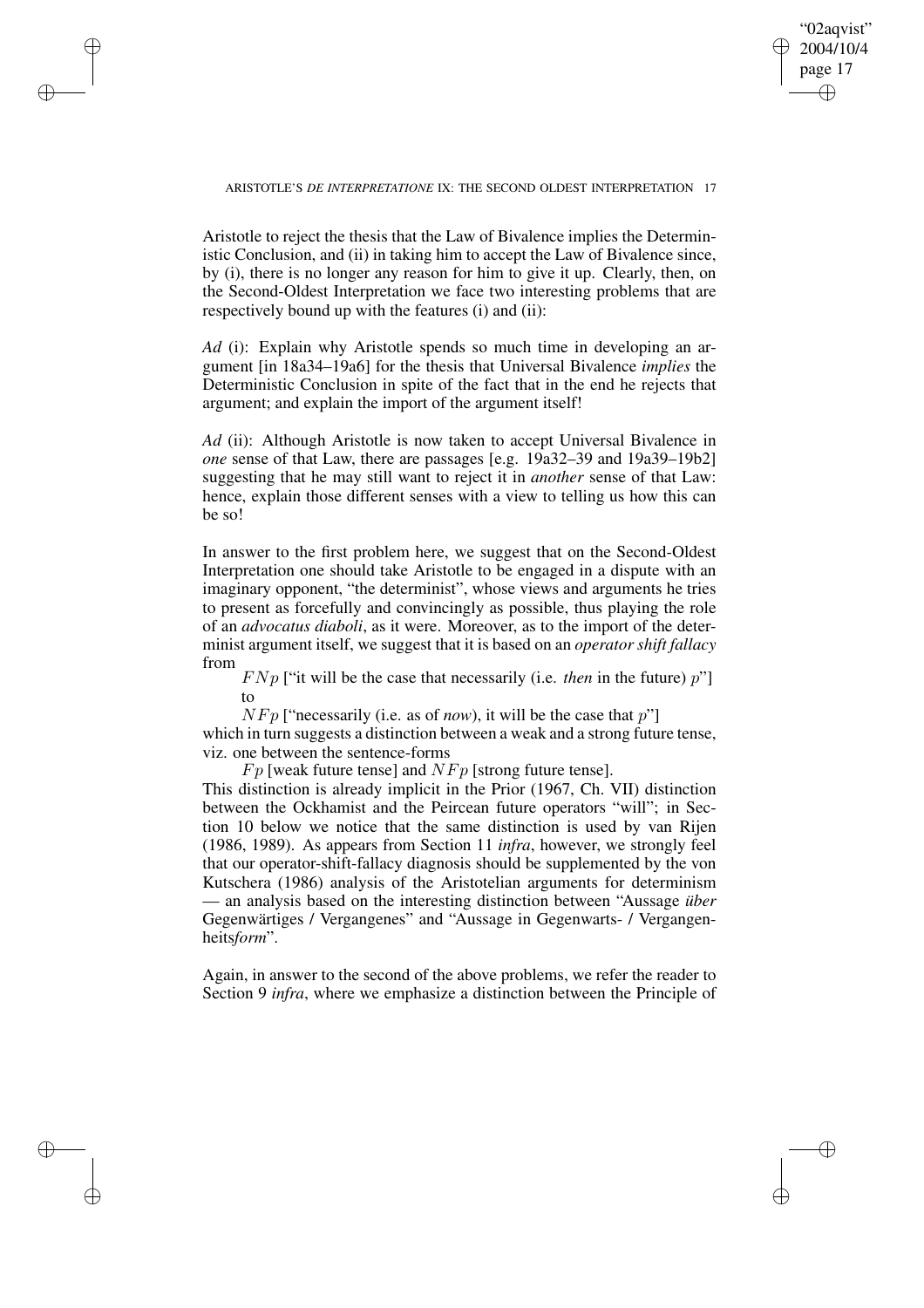# "02aqvist" 2004/10/4 page 18 ✐ ✐

✐

✐

## 18 LENNART ÅQVIST

Bivalence *tout court* (i.e. Bivalence as ordinarily understood) and a Principle of Strong Bivalence, which asserts that every statement is either *already* true or *already* false, i.e. that every statement is either true or false *in the way it holds for the past and the present*. As we explicate that strong principle, it captures a sense of Bivalence in which Aristotle would certainly reject it; recall what he says about future contingents like the Sea Battle one at the very end of 19a32–39: οὐ μέντοι ἤδη ἀληθη̂ η ψευδη.

In very broad outline the plan of the present paper is as follows. We devote Sections 2–7 to certain logical and analytical preliminaries to a commentary on *De Int.* IX, whereas the analysis or commentary itself — carried out using DARB (or better, an extended fragment of DARB) — is to be found in the remaining Sections 8–12.

# 2. *A result in the logic of historical necessity*

In our analysis of some Aristotelian views and arguments we shall use a *Prior-style tense logic with historical necessity*, the syntax of which contains the following special, characteristic locutions:

| МA | for it is historically possible that $A$                  |
|----|-----------------------------------------------------------|
| NА | for it is historically necessary that $A$                 |
| FA | for it will at some time in the future be the case that A |
| eA | for it will be the case tomorrow that $A$                 |
| GA | for it will always be the case that $A$                   |
| PA | for it was at some time in the past the case that $A$     |
| wA | for it was the case yesterday that $A$                    |
| HА | for it was always the case that $A$                       |
|    |                                                           |

In addition to these locutions our formal language contains an at most denumerable set Prop of *propositional variables* as well as the familiar *Boolean sentential connectives*  $\neg$ ,  $\wedge$ ,  $\vee$ ,  $\rightarrow$  and  $\leftrightarrow$  for, respectively, negation, conjunction, disjunction, material implication and material equivalence. The set of (formal) *sentences*, or (well-formed) *formulas*, is then built up in the usual way.

Again, our present logic of historical necessity, i.e. the logic of the above indicated temporal notions, will essentially be a fragment of the system DARB, which was first presented and studied in Åqvist & Hoepelman (1981) from a semantic as well as an axiomatic point of view. We must note, however, that the notation used here is typographically simpler and more in conformity with current styles of tense logic than the one adopted in  $\AA$ qvist  $\&$ Hoepelman (1981); thus, for our crucial tense-logical operators we now use

✐

✐

✐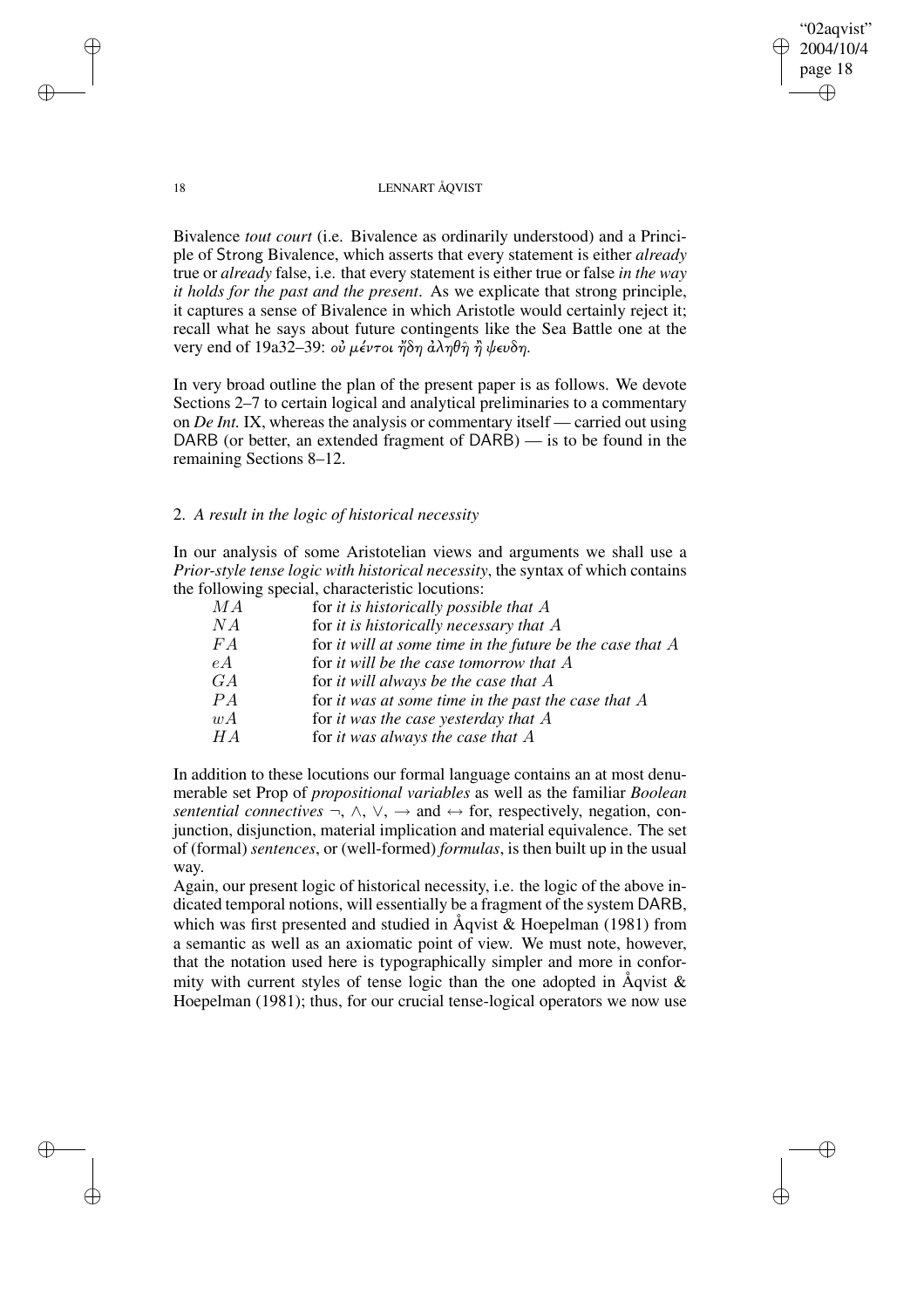✐

ARISTOTLE'S *DE INTERPRETATIONE* IX: THE SECOND OLDEST INTERPRETATION 19

straightforward letters  $M$ ,  $N$ ,  $F$ ,  $e$ ,  $G$ ,  $P$ ,  $w$  and  $H$  instead of diamonds, squares and circles with various inscriptions (including the 'empty' inscription). Furthermore, we note that the expressive resources of our DARBfragment largely coincide with those employed by von Kutschera (1986) in his analyses of Aristotle's argument for determinism in *De Int.* IX and of Diodorus' so called "Master Argument" — a main difference between our formalisms lies in the fact that von Kutschera (1986) uses the Kamp (1971) operator "Jetzt" (*now*), where in the DARB-fragment we use the operators "Tomorrow" (*e*) and "Yesterday" (*w*).

As to the detailed description of the model-theoretical "tree"-semantics for DARB, we must refer the reader to Åqvist & Hoepelman (1981). We recall here that already the title of Åqvist & Hoepelman (1981) indicates that DARB is a system of combined *modal* (and deontic) *tense* logic, the semantics of which is based on certain set-theoretical structures known as *trees* (in the word "DARB", "ARB" suggests the Latin *arbor*, meaning "tree"). See also von Kutschera (1986, p. 216, n. 6), who speaks of *Baumuniversen* in a similar context. Furthermore, my later papers Åqvist (1996, Section 14) and Åqvist (1999) are helpful as far as the closer understanding of this style of semantics for historical modalities is concerned.

Now, an important axiom of DARB, which reappears in our present fragment, is the following:

A28.  $A \rightarrow NA$ , provided that A is a propositional variable.<sup>5</sup>

In Åqvist & Hoepelman (1981) we were able to generalize this axiom in an interesting way, which gives us the following result in our present logic of historical necessity (or fragment of DARB):

THEOREM. By saying that a formal sentence is *non-future* we mean that it contains no occurrences of the operators  $F$ ,  $e$  or  $G$ . Then, any instance of the schema

S.  $A \rightarrow NA$ 

✐

✐

✐

 $<sup>5</sup>$  As to the semantical justification of the axiom A28, its validity is due to a condition</sup> on so-called *valuations*, referred to in Åqvist & Hoepelman (1981, p. 198) as (C), in Åqvist (1996, p. 96) as (III), and in Åqvist (1999, pp. 352–353) as (ix) or, equivalently, as (C4  $\approx$ ). See also von Kutschera (1986a, sect. 3, p. 265).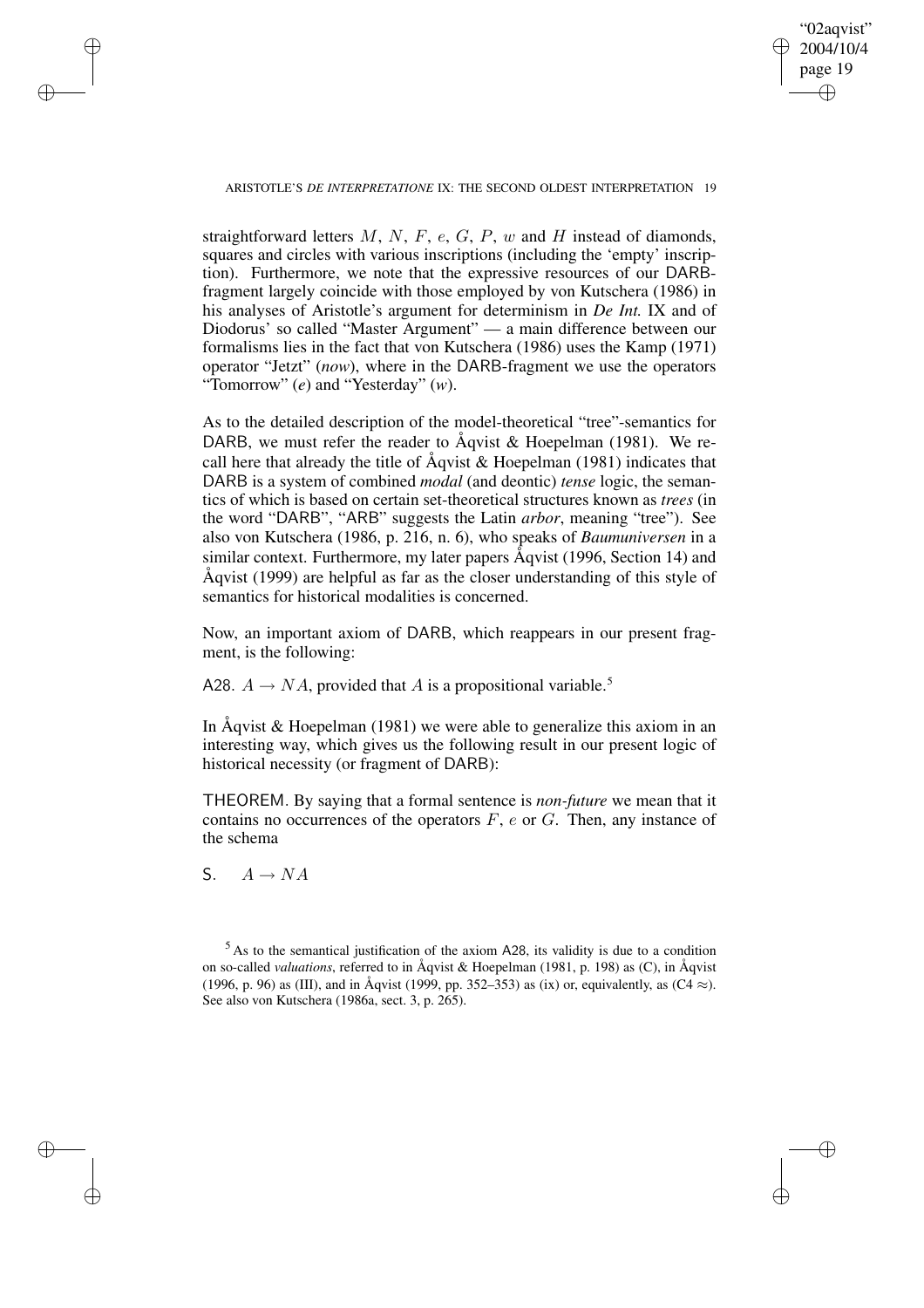"02aqvist" 2004/10/4 page 20 ✐ ✐

✐

✐

## 20 LENNART ÅQVIST

is provable (and valid) in our logic of historical necessity, *provided that* A is non-future.

Proof. By induction on the length of A.

Basis.  $A = p$ , for some propositional variable p. Clearly, p is non-future in the required sense of containing no occurrences of  $F$ ,  $e$  or  $G$ . The desired result is then immediate by virtue of axiom A28.

Induction step. The cases where the main, or principal, operator of  $A$  is any of the Boolean connectives  $\neg$ ,  $\wedge$ ,  $\vee$ ,  $\rightarrow$  or  $\leftrightarrow$  (with their arguments being non-future) are easy and left to the reader. Consider next:

*Cases*  $A = MB$  and  $A = NB$ , where B is non-future. By virtue of the well known S5-principles

 $MB \rightarrow NMB$  and  $NB \rightarrow NNB$ 

which are valid in our logic for the historical modalities  $M$  and  $N$ , we immediately obtain the desired result in these two cases without even having to appeal to the inductive hypothesis.

Again, consider:

*Case*  $A = PB$ , where *B* is non-future. We then argue as follows:<br>1.  $B \rightarrow NB$  provable by the hypothesis of induction 1.  $B \rightarrow NB$  provable by the hypothesis of induction<br>2.  $H(B \rightarrow NB)$  from 1 by a rule of proof in elementary t from 1 by a rule of proof in elementary tense logic 3.  $PB \rightarrow PNB$  from 2 by a familiar thesis in tense logic 4.  $P NB \rightarrow NPB$  axiom A30 in Åqvist & Hoepelman (1981)<br>5.  $PB \rightarrow NPB$  3.4, transitivity of  $\rightarrow$ 5.  $PB \rightarrow NPB$  3, 4, transitivity of  $\rightarrow$ where 5 is our desired result.

*Case*  $A = wB$ , where *B* is non-future. Then:<br>1.  $B \rightarrow NB$  provable by the indu 1.  $B \rightarrow NB$  provable by the inductive hypothesis<br>2.  $w(B \rightarrow NB)$  1, the tense logic of w 2.  $w(B \to NB)$  1, the tense logic of w<br>3.  $wB \to wNB$  2, the tense logic of w 2, the tense logic of  $w$ 4.  $wNB \rightarrow NwB$  axiom A31 in Åqvist & Hoepelman (1981) 5.  $wB \rightarrow NwB$  3, 4, transitivity of  $\rightarrow$ where  $5 = Q.E.D.$ 

*Case*  $A = HB$ , where B is non-future. The case is handled as follows:

✐

✐

✐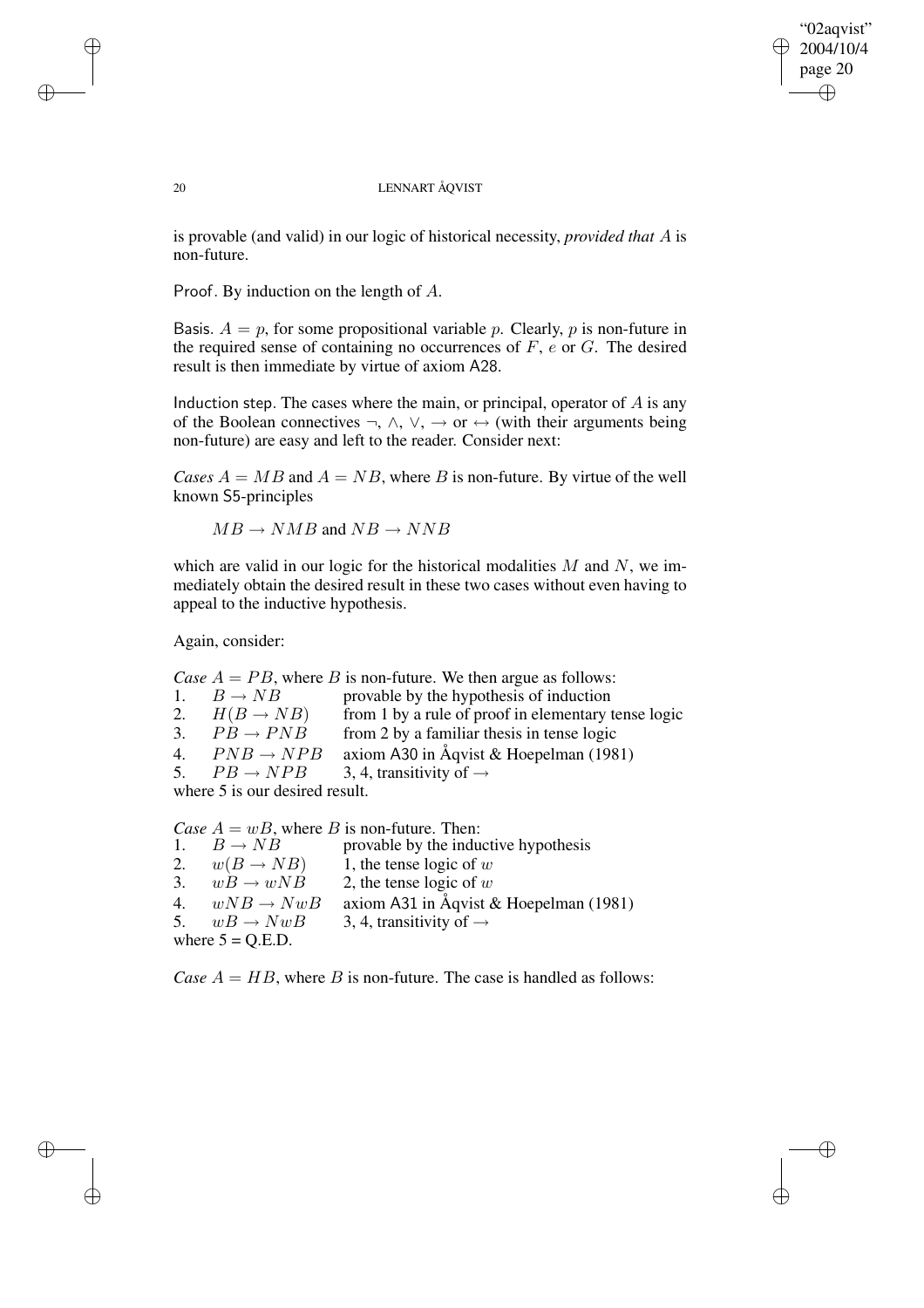"02aqvist" 2004/10/4 page 21 ✐ ✐

✐

#### ARISTOTLE'S *DE INTERPRETATIONE* IX: THE SECOND OLDEST INTERPRETATION 21

|    | 1. $B \rightarrow NB$   | provable by the inductive hypothesis        |
|----|-------------------------|---------------------------------------------|
|    | 2. $H(B \to NB)$        | 1, the tense logic of $H$                   |
|    | 3. $HB \rightarrow HNB$ | 2, the tense logic of $H$                   |
| 4. | $HNB \rightarrow NHB$   | axiom A29 in $\AA$ qvist & Hoepelman (1981) |
| 5. | $HB \rightarrow NHB$    | 3, 4, transitivity of $\rightarrow$         |
|    | where $5 = Q.E.D.$      |                                             |

The induction is complete, and so is the proof of our Theorem.

## 3. *Putative laws of commutation in the* DARB*-fragment*

In the proof of the result on historical necessity just presented we met with three interesting DARB-valid principles telling us how the operator  $N$  commutes with the past tense operators  $\tilde{P}$ , w and  $\tilde{H}$ , viz., in the nomenclature of Åqvist & Hoepelman (1981):

A30.  $PNB \rightarrow NPB$ A31.  $wNB \rightarrow NwB$ A29.  $HNB \rightarrow NHB$ 

✐

✐

✐

✐

A crucially important feature of our logic of historical necessity is now that the corresponding principles all fail to be valid for the future tense operators F, e and G. Thus, *none* of the "putative" laws of commutation

$$
FNB \rightarrow NFB
$$
  

$$
eNB \rightarrow NeB
$$
  

$$
GNB \rightarrow NGB
$$

are valid or provable in DARB. (The converses of the second and the third law, at least, are provable and valid in DARB, however.) These facts will be seen to be of considerable interest when we turn to a closer examination of Aristotle's reasoning in *De Interpretatione* IX. Again, we should observe here that DARB shares those features with some indeterminist tense logics discussed in the literature, e.g. the so-called 'Actualist' or 'Ockhamist' system A considered by Burgess (1978) as well as the so-called ' $T \times W$  logic' dealt with by von Kutschera (1997).

# 4. *On the notions* already true *and* already false *within an extension of the* DARB*-fragment*

In the present section we add to our Prior-style tense logic with historical necessity (= the fragment of DARB presented in Section 2 *supra*) certain fresh one-place operators that form sentences when applied to sentences,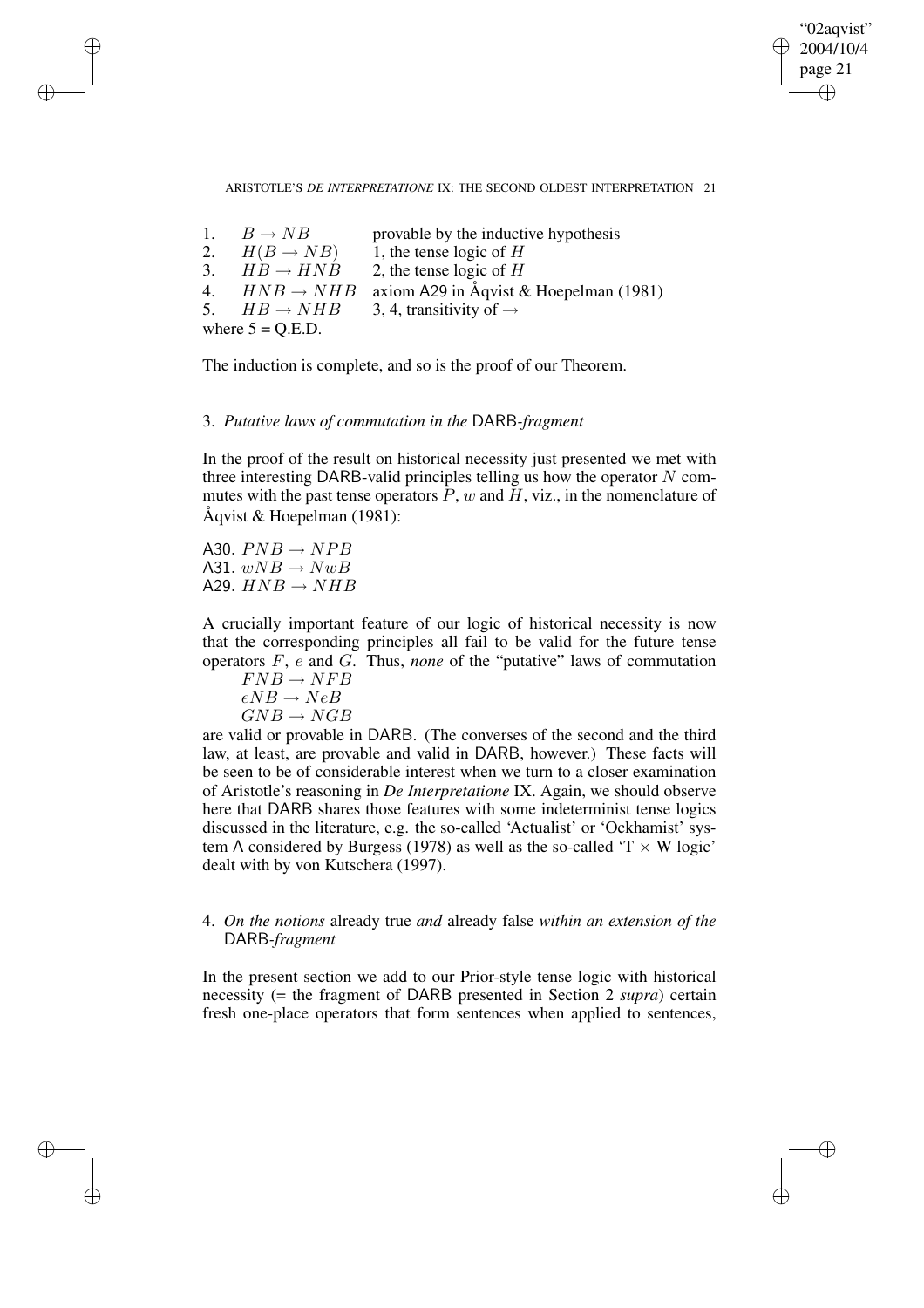✐

## 22 LENNART ÅQVIST

viz. *True*, *False*, *Pres-or-Past*, *AlreadyTrue* and *AlreadyFalse*. The intended reading of the characteristic locutions to which our new operators give rise is as follows (where  $A$  is any sentence of our DARB-fragment):

| <b>TrueA</b>                                 | for it is true that $A$                                                                    |
|----------------------------------------------|--------------------------------------------------------------------------------------------|
| FalseA                                       | for <i>it is false that</i> $A$                                                            |
| Pres-or-PastA                                | for it is a present or past possible fact that $A$                                         |
| AlreadyTrueA                                 | for it is already true that $A$                                                            |
|                                              | AlreadyFalseA for it is already false that $A$                                             |
|                                              | As to the interpretation in a technical sense of these new locutions, we adopt             |
| the following 'definitional' axiom schemata: |                                                                                            |
| AxTrue.                                      | TrueA $\leftrightarrow$ A                                                                  |
| AxFalse.                                     | $False A \leftrightarrow \neg A$                                                           |
| AxPres-or-Past.                              | <i>Pres-or-PastA</i> iff (if and only if) A contains no<br>occurrences of $F$ , e or $G$ ; |
|                                              | i.e., A is <i>non-future</i> in the sense of                                               |
|                                              | Section 2 above.                                                                           |
| AxAlreadyTrue.                               | AlreadyTrueA $\leftrightarrow$ (Pres-or-PastA $\land$ TrueA)                               |
| AxAlreadyFalse.                              | AlreadyFalseA $\leftrightarrow$ (Pres-or-Past $\neg A \wedge True \neg A$ )                |
|                                              | $\leftrightarrow$ AlreadyTrue $\neg$ A.                                                    |

*Caveat.* We must observe here that only the first two and the last two equivalences are full-blown axiom schemata in the object-language, whereas the characterization offered by the third equivalence, AxPres-or-Past, cannot be formulated in the object-language but has to be relegated to the metalanguage (of our extended DARB-fragment); this explains why we use "iff" instead of  $\leftrightarrow$  in that characterization. Another way of putting the matter is to say that, in the extended DARB-fragment, we treat *Pres-or-Past* as a primitive logical operator which, unlike the remaining four ones, is not explicitly definable in the object-language of that fragment.

On the basis of the interpretation just provided we obtain the following straightforward result:

Corollary. All instances of the following schemata are provable and valid in the extended DARB-fragment:

- (i)  $A \vee \neg A$ ,  $N(A \vee \neg A)$  [Law of Excluded Middle, two versions]
- (ii) *TrueA* ∨ *FalseA*, N(*TrueA* ∨ *FalseA*) [Principle of Bivalence, two versions]

(iii) *Pres-or-Past*¬A ↔ *Pres-or-PastA*

and similarly for NA, MA, PA, wA and HA replacing  $\neg A$  in the left member of (iii).

✐

✐

✐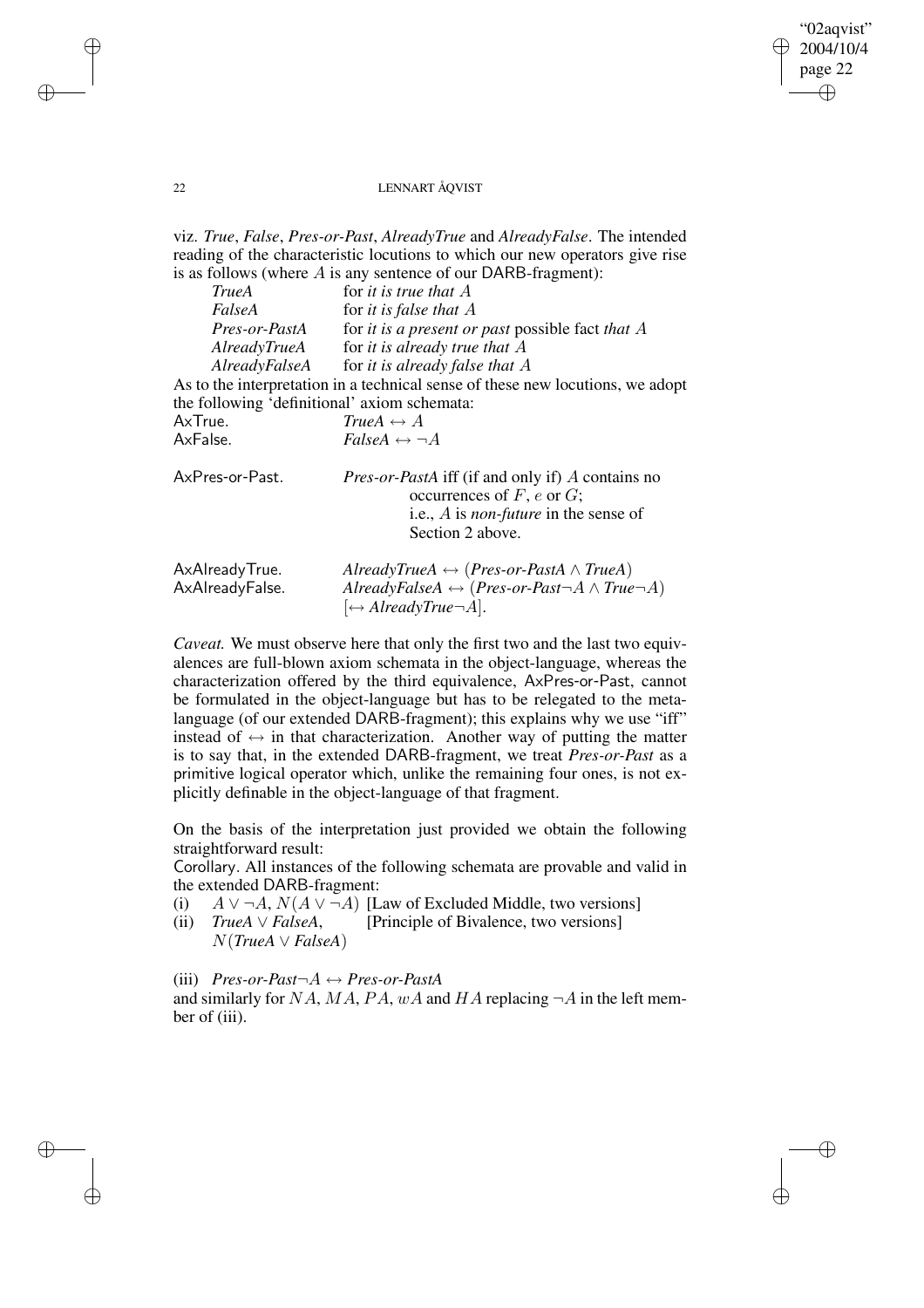"02aqvist" 2004/10/4 page 23 ✐ ✐

✐

✐

#### ARISTOTLE'S *DE INTERPRETATIONE* IX: THE SECOND OLDEST INTERPRETATION 23

✐

✐

✐

✐

(iv) *Pres-or-Past*(A ∨ B) ↔ (*Pres-or-PastA* ∧ *Pres-or-PastB*) and similarly for  $(A \wedge B)$ ,  $(A \rightarrow B)$  and  $(A \leftrightarrow B)$  replacing  $(A \vee B)$  in the left member of (iv). (v)  $\text{AlreadyTrue}$  $A \rightarrow \text{NA}$   $\leftrightarrow$  *NTrueA*] (vi) *AlreadyFalseA*  $\rightarrow$   $N\neg A$  $\leftrightarrow$   $NFA$ *lseA*  $\leftrightarrow \neg MA$ On the other hand, in spite of the validity of (i) and (ii), the following schema fails in the extended DARB-fragment: (vii) *AlreadyTrueA* ∨ *AlreadyFalseA*.

Proof. Immediate by the meaning of the relevant notions. As to the principles (v) and (vi), their validity in the extended DARB-fragment readily follows from our Theorem in Section 2 — note that, due to the presence of *Pres-or-Past* as a new primitive in the object-language of this extended fragment, they simply amount to a re-formulation of that Theorem in this new object-language. As to the non-validity of schema (vii), just take  $\vec{A}$  to be any sentence containing occurrences of the future-tense operators  $F$ ,  $e$  or  $G$ , in which case both disjuncts in (vii) are seen to be false.<sup>6</sup>

# 5. *Different versions of determinism explicable in the extended* DARB*-fragment*

In the present section we speak loosely of 'determinism' in the sense of a deterministic *claim* or *thesis*. We then make two distinctions with respect to determinism in this sense, viz. (*a*) between *strong* and *weak* deterministic theses, and (*b*) between what I call *plain* and *disjunctive* deterministic theses. Cross-classifying in the obvious way, we then arrive at four forms of determinism, which are made precise as follows:

Strong Plain Determinism. This thesis asserts that all instances of the schema  $True A \rightarrow NA$ 

are provable and valid in the extended DARB-fragment.

Weak Plain Determinism. This thesis only asserts that all instances of the weaker schema

 $6$  We ought to observe here that, although our characterization of the new primitive *Pres-or-Past* looks like a fairly uncomplicated syntactical one, that characterization in effect amounts to quite a powerful *truth condition* in the model-theoretic *semantics* for the extended DARB-fragment, which has far-reaching consequences as far as the *validity* of various schemata is concerned. In the present Corollary, this fact is nicely illustrated e.g. by the validity of schemata (v) and (vi) and the non-validity of (vii).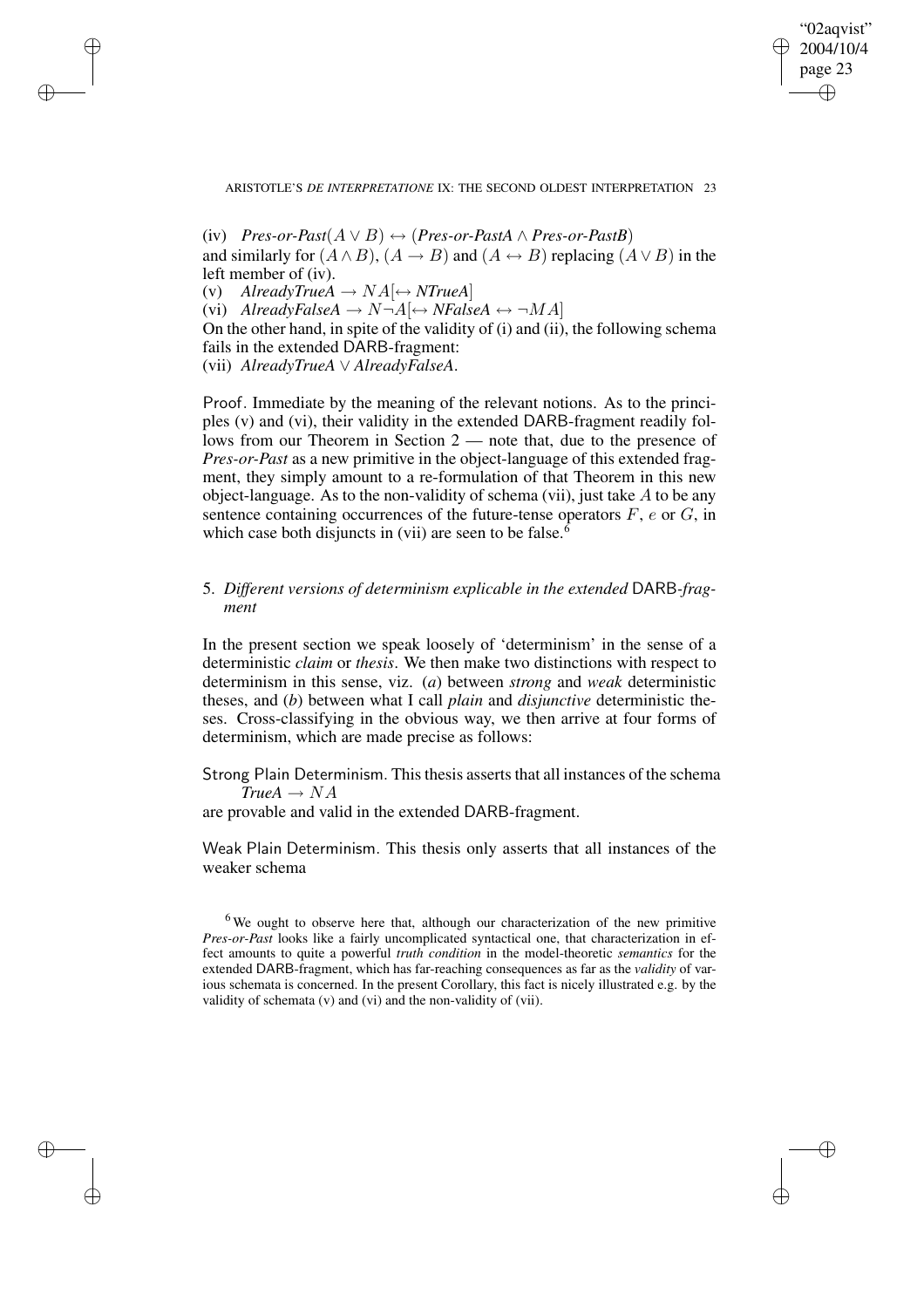✐

## 24 LENNART ÅQVIST

 $\textit{AlreadyTrue}$ *A*  $\rightarrow$  *NA* 

are provable and valid in the extended DARB-fragment. Since that thesis is equivalent to

 $Pres-or-PastA \rightarrow (TrueA \rightarrow NA)$ 

it might be viewed as a form of determinism about the present or past, but not necessarily about the future.

Strong Disjunctive Determinism. This is the thesis according to which all instances of the schema

 $(TrueA \vee FalseA) \rightarrow (NA \vee N \neg A)$ 

are provable and valid in the extended DARB-fragment. A *prima facie* weaker version of the thesis amounts to the provability / validity of the schema

 $N(TrueA \vee FalseA) \rightarrow (NA \vee N \neg A).$ 

Weak Disjunctive Determinism. According to this view we only have that all instances of the definitely weaker schema

 $(A \text{lready} \text{True} A \lor \text{Already} \text{False} A) \rightarrow (NA \lor N \neg A)$ are provable and valid in the extended DARB-fragment. Again, this thesis is clearly a form of determinism about the present or the past, but not necessarily about the future; the schema defining it is equivalent to the schema

 $Pres-or\text{-}FastA \rightarrow ((TrueA \vee FalseA) \rightarrow (NA \vee N\neg A)).$ 

Remarks.

(I) The two disjunctive versions of determinism respectively follow from, and are in fact equivalent to, the plain ones.<sup>7</sup>

 $7$ They can indeed be seen also to entail, and thus to be equivalent to the plain versions. As this fact is perhaps not immediately obvious, let us quickly show how Strong Disjunctive Determinism entails Strong Plain Determinism in our extended DARB-fragment:

| $(True A \vee False A) \rightarrow (NA \vee N \neg A),$ | $assumption (= Strong Disjunctive)$            |
|---------------------------------------------------------|------------------------------------------------|
| for all $\overline{A}$                                  | Determinism)                                   |
| $(True A \rightarrow (NA \vee N \neg A))$               | 1, propositional logic                         |
|                                                         |                                                |
| <i>TrueB</i> $\land \neg NB$ , for some <i>B</i>        | counterassumption, equivalent to the           |
|                                                         | negation of Strong Plain Determinism           |
| $N \neg B$                                              | 2 (setting $A = B$ ); then use 3 together      |
|                                                         | with elementary DARB-laws                      |
| $\neg TrueB$                                            | 4, elementary DARB-laws, AxTrue                |
|                                                         | $\land$ (FalseA $\rightarrow$ (NA $\lor$ N-A)) |

where 5 contradicts the first conjunct in 3. Hence, the counterassumption 3 is reduced *ad absurdum*. Q.E.D.

✐

✐

✐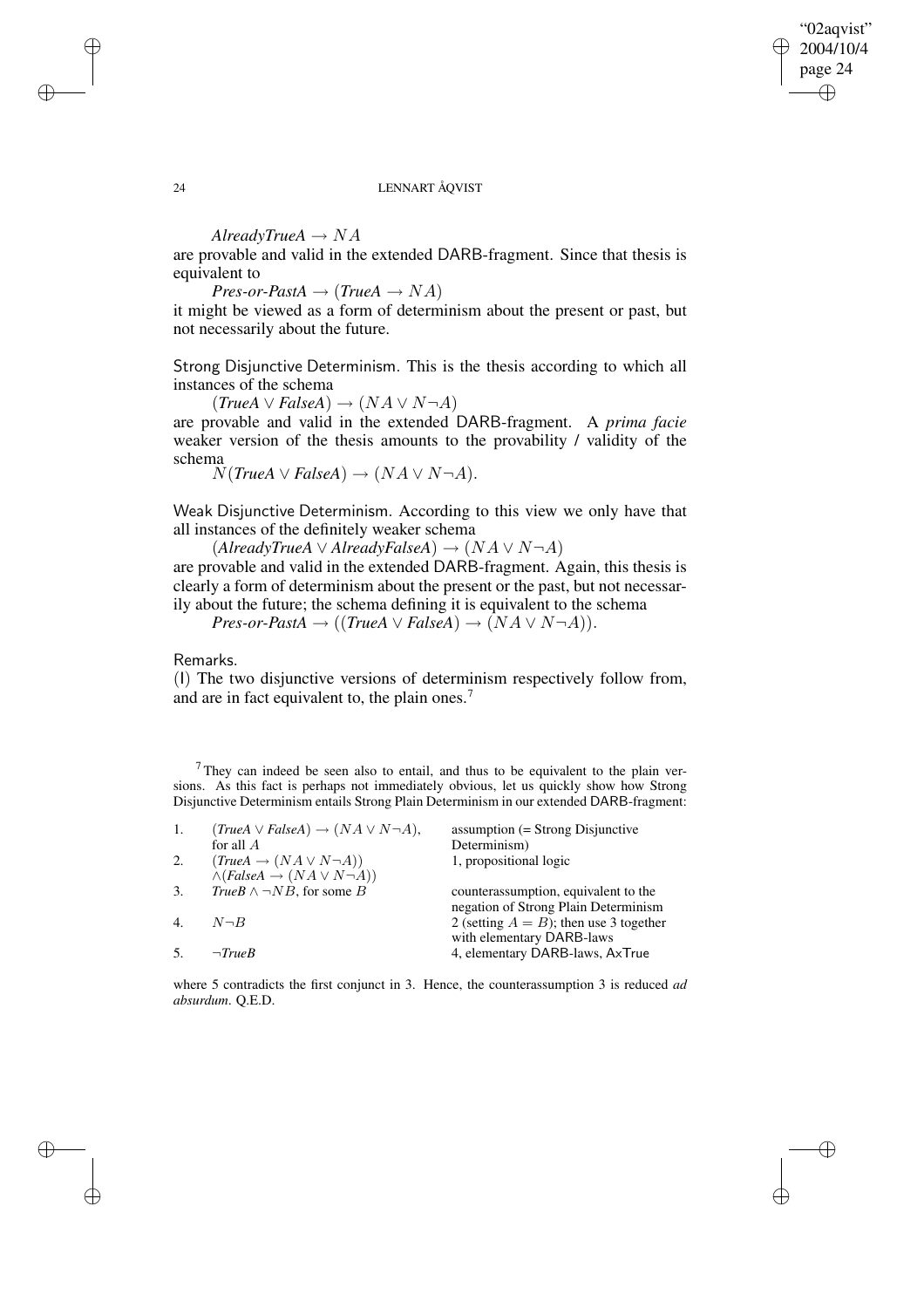"02aqvist" 2004/10/4 page 25 ✐ ✐

✐

✐

#### ARISTOTLE'S *DE INTERPRETATIONE* IX: THE SECOND OLDEST INTERPRETATION 25

(II) The schemata defining the two strong versions are clearly invalid in the extended DARB-fragment, but we are free to consider the results of adding them to the latter, for sure. On the other hand, the schemata defining the two weak versions are indeed valid in the extended DARB-fragment.

(III) Strong Disjunctive Determinism, on both versions, asserts that for all sentences A, the Principle of Bivalence, on both versions, implies the conclusion ( $NA \vee N \neg A$ ). By AxTrue and AxFalse it may equivalently be taken to assert that the Law of Excluded Middle, on both versions, implies that conclusion.

# 6. *What are we to mean by a 'future contingent'?*

✐

✐

✐

✐

When dealing with such a difficult and controversial text as Aristotle's *De Interpretatione* IX, it is clearly quite important to get straight about the terminology used in commenting on it; the question raised in the title of this section then has to be answered in a reasonably precise way.

Well, consider any sentence A of our logic of historical necessity  $[=$  the extended DARB-fragment as presented in Section 4 *supra*]. First of all, then, we say that

A is a *statement about some particular future event* iff

 $A = FB$  or  $A = eB$  or  $A = GB$  for some sentence B such that

B is a propositional variable or a truth-functional compound

of propositional variables, which is interpreted as referring to some particular event.

Hence, if  $A$  is a statement about some particular future event,  $A$  will begin with one of the future tense operators  $F$ ,  $e$  or  $G$ , but the sentence governed by that operator will be non-future in our familiar sense of containing no occurrences of those three operators. Instead of the locution just defined we could as well speak here of statements about '*particulars that are going to be*', which phrase is used by Aristotle himself in the opening paragraph of *De Int.* IX [18a28–34]. Or, with Ackrill (1963, p. 132), we might speak of '*future singulars*' in the very same sense.

Secondly, we can now say that

A is a contingent *statement about some particular future event*

— or A is a future contingent, for short — iff

A is a statement about some particular future event, and,

according as A is of the form  $FB$ ,  $eB$ , or  $GB$ , A satisfies the condition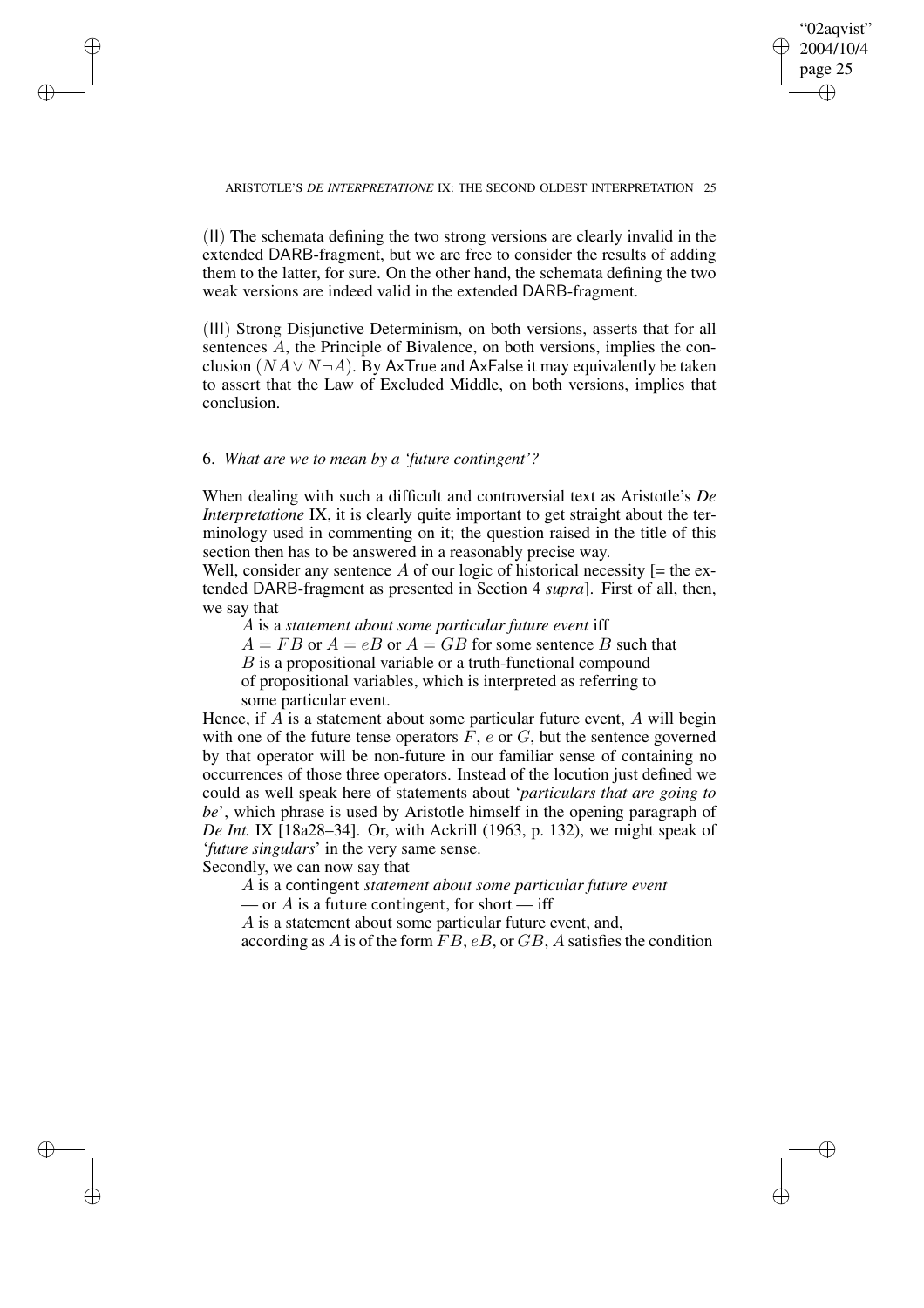"02aqvist" 2004/10/4 page 26 ✐ ✐

✐

✐

## 26 LENNART ÅQVIST

 $MFB \wedge M\neg FB$ , or  $MeB \wedge M \neg eB$ , or  $MGB \wedge M\neg GB$ ,

as the case may be.<sup>8</sup>

# 7. *How does the existence of future contingents, if there are any, affect the validity of such laws as those of Bivalence and Excluded Middle?*

In the present section we make an attempt to answer the question raised in its title. So consider any future contingent  $A$ , e.g. of the form  $FB$ , which, as we recall, then satisfies the condition

 $MFB \wedge M \neg FB$ 

asserting that "the two future possibilities are both open", as it were. With respect to A, we argue as follows, with a view to providing counterexamples to the Principle of Bivalence (on both versions, the 'necessitated' as well as the 'unnecessitated' ones):

| 0. | $N(TrueFB \vee FalseFB)$           | assumption, instance of 'necessitated' Bi-<br>valence |
|----|------------------------------------|-------------------------------------------------------|
| 1. | $TrueFB \vee FalseFB$              | from 0 by the logic of $N$ (= an extension of         |
|    |                                    | S5)                                                   |
| 2. | <b>TrueFB</b>                      | hypothesis $(=\text{first }$ disjunct in 1)           |
| 3. | NFB                                | from 2 by Strong Plain Determinism                    |
| 4. | $NFB \vee N\neg FB$                | from 3 by disjunction introduction                    |
| 5. | <i>FalseFB</i>                     | hypothesis $(=$ second disjunct in 1)                 |
| 6. | $N\neg FB$                         | from 5 by Strong Plain Determinism to-                |
|    |                                    | gether with AxFalse and AxTrue                        |
| 7. | $NFB \vee N \neg FB$               | from 6 by disjunction introduction                    |
| 8. | $NFB \vee N\neg FB$                | from the deductions $2-4$ and $5-7$ by dis-           |
|    |                                    | junction elimination, discharging the two             |
|    |                                    | hypotheses 2 and 5                                    |
| 9. | $N(TrueFB \vee FalseFB)$           | from the deduction 0–8 by the Deduction               |
|    | $\rightarrow (NFB \vee N \neg FB)$ | Theorem, discharging the initial assump-              |
|    |                                    | tion 0.                                               |
|    |                                    |                                                       |

On the other hand, we know that<br>10.  $MFB \wedge M \neg FB$  s

since  $FB$  is a future contingent But line 10 is equivalent to the negation of the consequent of line 9. Hence:

<sup>8</sup> We note that our notion of a future contingent comes close to the one used by Ackrill (1963, p. 139): 'future singulars in cases where both possibilities are open'.

✐

✐

✐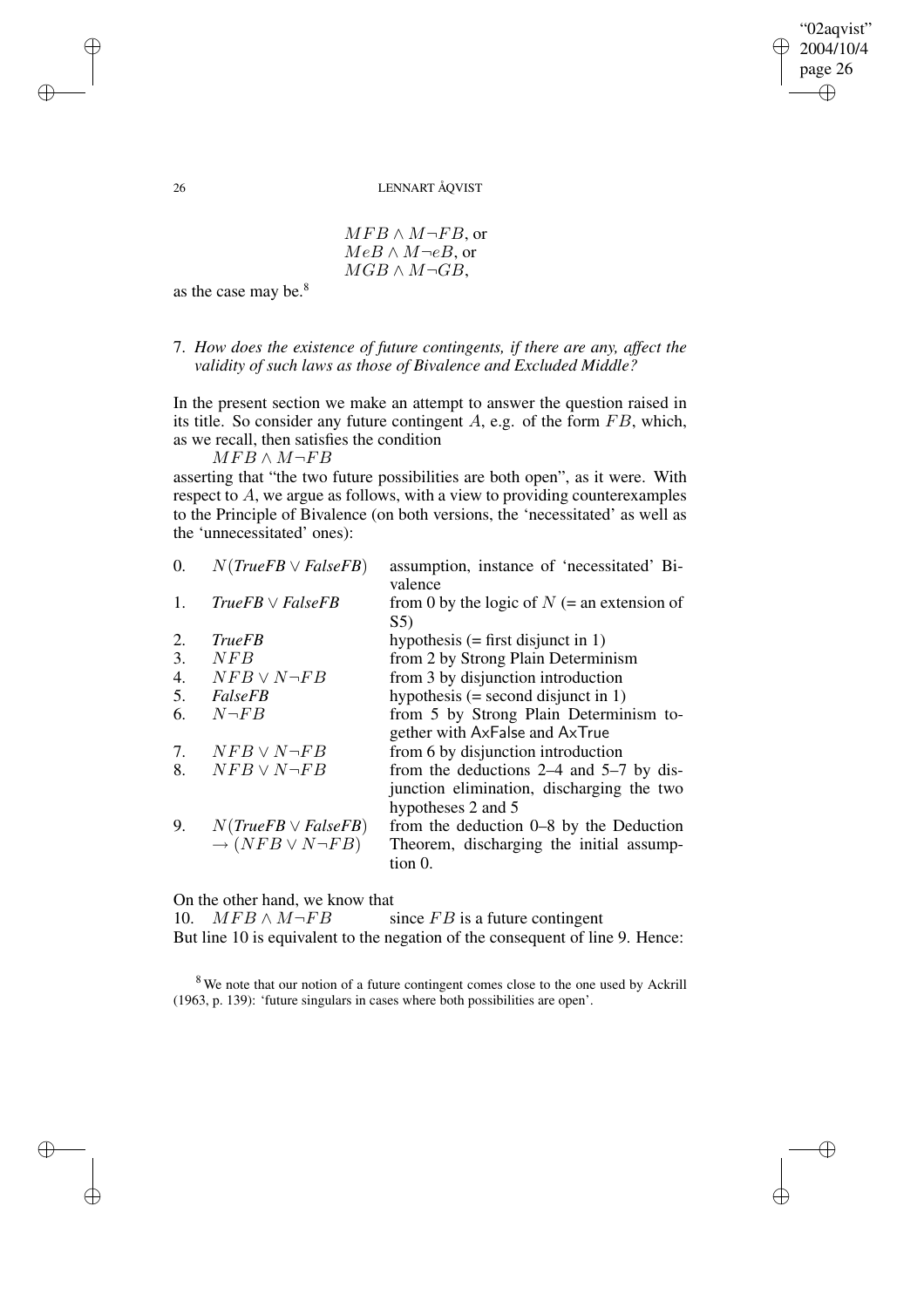✐

ARISTOTLE'S *DE INTERPRETATIONE* IX: THE SECOND OLDEST INTERPRETATION 27

# 11. ¬N(*TrueFB* ∨ *FalseFB*) 9, 10, *modus tollens*

where the result 11 provides a counterexample to the 'necessitated' form of the Principle of Bivalence. In order to obtain the desired counterexample to the 'unnecessitated' form thereof, we just start from line 1 as our initial assumption and, after having arrived at line 8, we obtain instead of line 9:

9 0 . (*TrueFB* ∨ *FalseFB*)  $\rightarrow (NFB \vee N\neg FB)$ from the deduction 1–8 by the Deduction Theorem, discharging the initial assumption 1.

Hence:<br> $11'$  $\neg$ (*TrueFB*  $\lor$  *FalseFB*) 0 , 10, *modus tollens*

and we are done.

Remarks.

✐

✐

✐

✐

- (I) Our argument is considerably simplified, if we use Strong *Disjunctive* Determinism in the place of the "plain" version. We then obtain line 8 directly from line 1 by Strong Disjunctive Determinism, and, since the remainder of the proof goes through unproblematically as above, we are done.
- (II) As the Laws of Excluded Middle and Bivalence are clearly equivalent<sup>9</sup> in the extended DARB-fragment, the above argument can easily be re-written in a way so as to provide counterexamples to Excluded Middle as well. Again, this goes for both versions of that law.
- (III) We observe that the above argument also goes through for future contingents  $A = eB$  and  $A = GB$ , as is easily verified.

It is now crucially important to realize that these counterexamples (to Bivalence/Excluded Middle) and their proofs rely heavily on the principle of Strong Plain/Disjunctive Determinism, to which we appealed in the arguments *supra*. If we reject those strong deterministic theses while accepting just the their weak versions (given in Section 5 above), those arguments fail,

<sup>9</sup> On the issue whether the two laws are equivalent also for Aristotle, see e.g. von Kutschera (1986, p. 216, n. 9), and Hintikka (1973, p. 148, n. 2). I agree both with Hintikka's assertion: "Whatever the merits of the distinction are in the abstract, I cannot find it in Aristotle's text", and with that of von Kutschera: "Bei der normalen Deutung der Operatoren ∨ und ¬, ..., gilt jedoch das *tertium non datur* dann und nur dann, wenn das Prinzip der Bivalenz gilt. Der Unterschied ist für das folgende jedoch unerheblich, da Aristoteles "nicht" und "oder" im normalen Sinn deutet." A difference (noteworthy, but of subordinate importance in our opinion) between von Kutschera and myself concerns the status of the Principle of Bivalence: von Kutschera (*op.cit.*, *loc.cit*) takes it to be, unlike the *tertium non datur*, a metalinguistic principle, whereas I take them both to be capable of being formulated in the object-language (see Section 4 above: Corollary, schemata (i)–(ii)).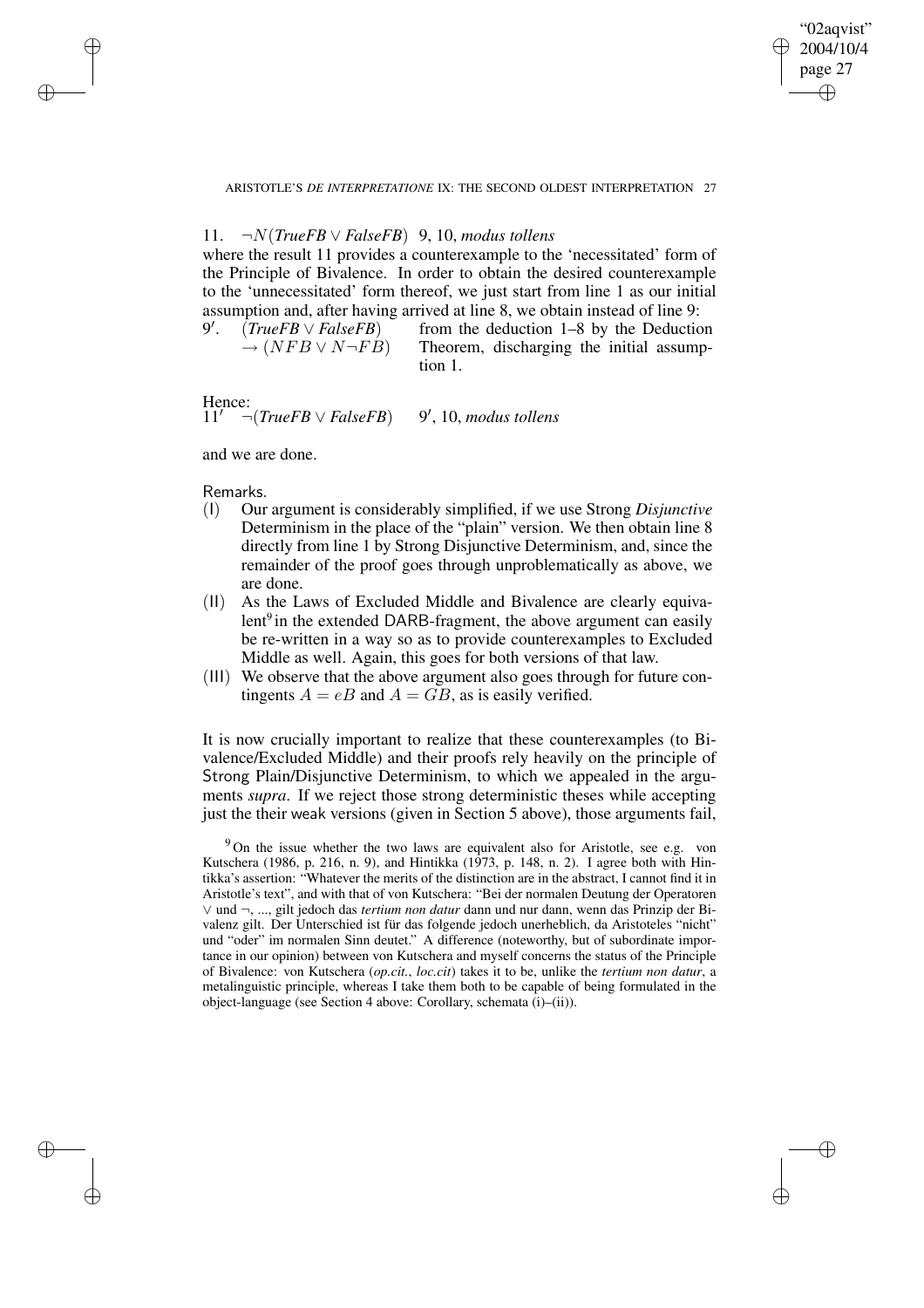#### 28 LENNART ÅQVIST

"02aqvist" 2004/10/4 page 28

✐

✐

✐

✐

of course.

 $eB$ ,  $GB$  | that

At best, we know from the Corollary in Section 4 *supra* that the schema

(vii) *AlreadyTrueA* ∨ *AlreadyFalseA*

fails to be valid or provable in the extended DARB-fragment. More precisely, (vii) fails whenever A contains occurrences of the future-tense operators  $F$ , e, or G. Expressing this result in the object-language of our extended DARBfragment, we obtain that the following schema

(viii) ¬*Pres-or-PastA* → (¬*AlreadyTrueA* ∧ ¬*AlreadyFalseA*) is provable and valid in that fragment by the definitions of the notions involved. So, in particular, then, we have for any future contingent  $FB$ 

(ix)  $\neg$ (*AlreadyTrueFB* | *eB*, *GB* | ∨ *AlreadyFalseFB* | *eB*, *GB* |)

is provable and valid in the present logic of historical necessity.

To summarize our findings in this section. Suppose that there are future contingents of any of the three forms considered in our definition of the notion. Then, (*i*) given Strong Plain Determinism or Strong Disjunctive Determinism, the existence of future contingents certainly affords counterexamples to the laws of Bivalence and Excluded Middle, as shown by the proof of lines 11 and 11' supra (or of its  $eB$ - and  $GB$ -cognates). This holds regardless of whether we deal with the necessitated or unnecessitated versions of these laws. On the other hand, (*ii*) rejecting these strong forms of determinism in favour of the weak ones considered in Section 5, the existence of future contingents does not provide any counterexamples to those laws any longer. Moreover, *(iii)* these laws and weak forms of determinism are all provable and valid in our extended DARB-fragment. Finally, (*iv*) according to this logic of historical necessity there *are* true future contingents in the precise sense of there being sets of sentences

 ${FB, MFB \wedge M \neg FB}, {eB, MeB \wedge M \neg eB},$  $\{GB, MGB \wedge M\neg GB\}$ 

with  $B$  a propositional variable or a truth-functional compound of propositional variables referring to some particular event, which sets are *consistent* and *satisfiable* in the extended DARB-fragment. In fact, this is an obvious and important feature of that logic of ours.

✐

✐

✐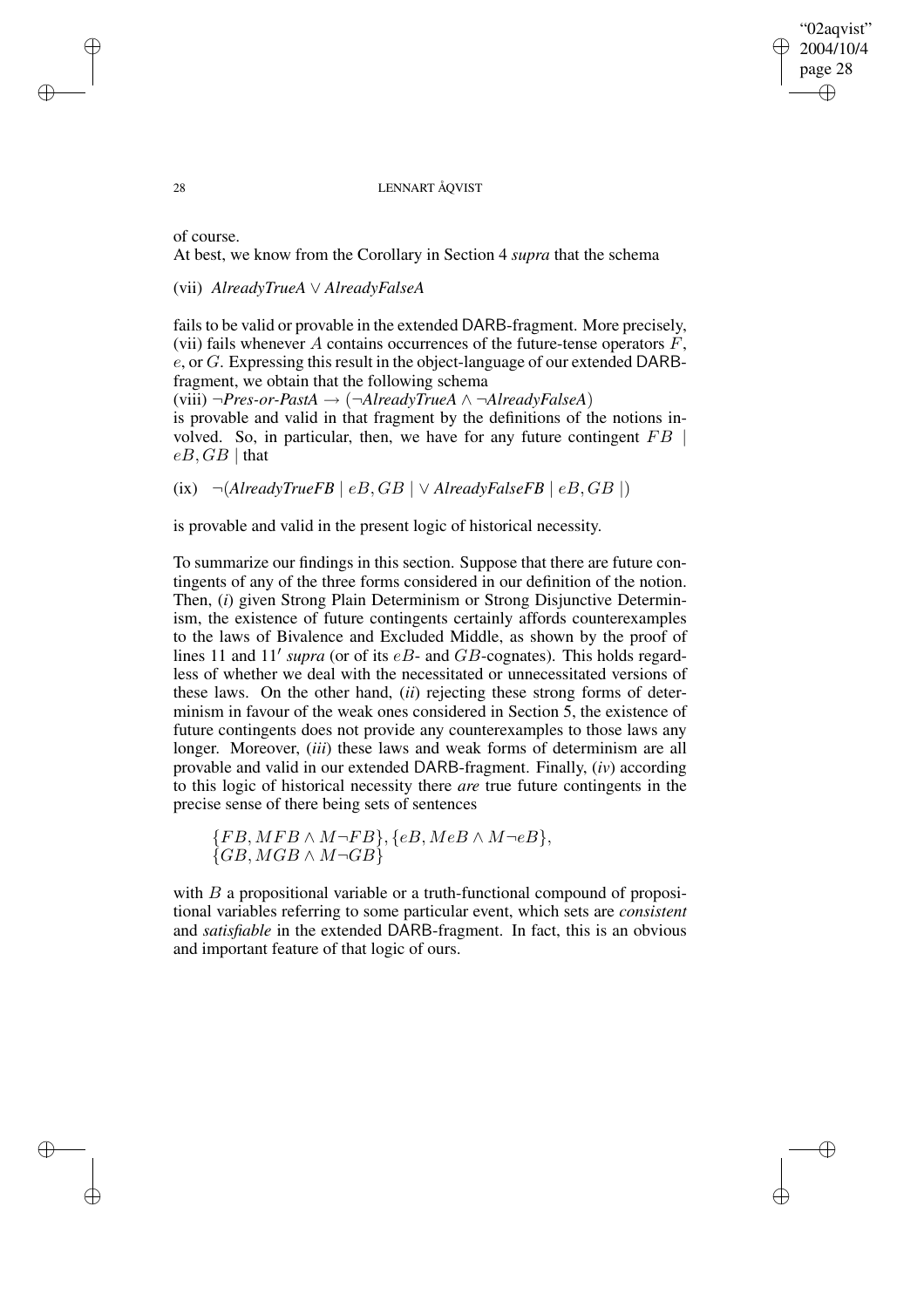## "02aqvist" 2004/10/4 page 29 ✐ ✐

✐

✐

#### ARISTOTLE'S *DE INTERPRETATIONE* IX: THE SECOND OLDEST INTERPRETATION 29

## 8. *Structure of* De Int. *IX: a four-fold division and a preliminary account*

 $\rightarrow$ 

 $\rightarrow$ 

✐

✐

Here, we suggest dividing Chapter IX of *De Interpretatione* into four main parts.<sup>10</sup>

Part I consists of 18a28–34, Part II of 18a34–19a6, Part III of 19a7–22 and Part IV consists of 19a23–19b4. This division differs from those of Ackrill (1963) and van Eck (1988) just in the following respect: we make a separate Part III of 19a7–22, while Ackrill takes his Part III to start with 19a7 and to continue down to the very end 19b4; van Eck, on the other hand, squeezes 19a7–22 into his Part II which then encompasses 18a34–19a22. So I agree with Ackrill on the extension of Parts I and II, and with van Eck that 19a23– 19b4 should be taken to form a separate Part (*his* Part III, *my* Part IV).

Let me now, without getting entangled in too many controversial details, briefly state what I take to be the main content of each part in my suggested division. In Part I [18a28–34] Aristotle asserts that the necessitated version of the Principle of Bivalence holds for statements about "what is and what has been", but that it does not hold in the same way  $[\omega \chi \delta \mu \omega \omega \sigma]$  for statements about "particulars that are going to be". Next, in Part II [18a34–19a6] Aristotle develops an argument that purports to show that if every affirmation or negation is true or false, then "nothing either is or is happening, or will be or will not be, by chance or as chance has it, but everything of necessity and not as chance has it...". Elsewhere in Part II, Aristotle formulates this '*deterministic*' conclusion using such locutions as "everything that happens happens of necessity", "everything that will be happens necessarily", and the like. Again, in Part III [19a7–22] Aristotle rejects the deterministic conclusion, claiming that "not everything is or happens of necessity", because "what will be has an origin both in deliberation and in action" so that, sometimes, "there is the possibility of being and of not being". Finally, in Part IV [19a23–19b4], Aristotle states his own view about the notion of necessity in relation to statements about particular future events (such as the famous sea-battle tomorrow), whereupon, in a concluding paragraph beginning with 19a39, he closes Chapter IX by connecting his findings in Part IV with the opening Part I.

 $10$  In the present paper I mainly use Ackrill's translation in Ackrill (1963). I will indicate in footnotes where I deviate from it. My deviations are mostly due to van Eck (1988), who prefers variants closer to the Greek text which often result in more distorted English but, on the other hand, in a better understanding as well. The Greek text I use is that of the edition by L. Minio-Paluello (1949).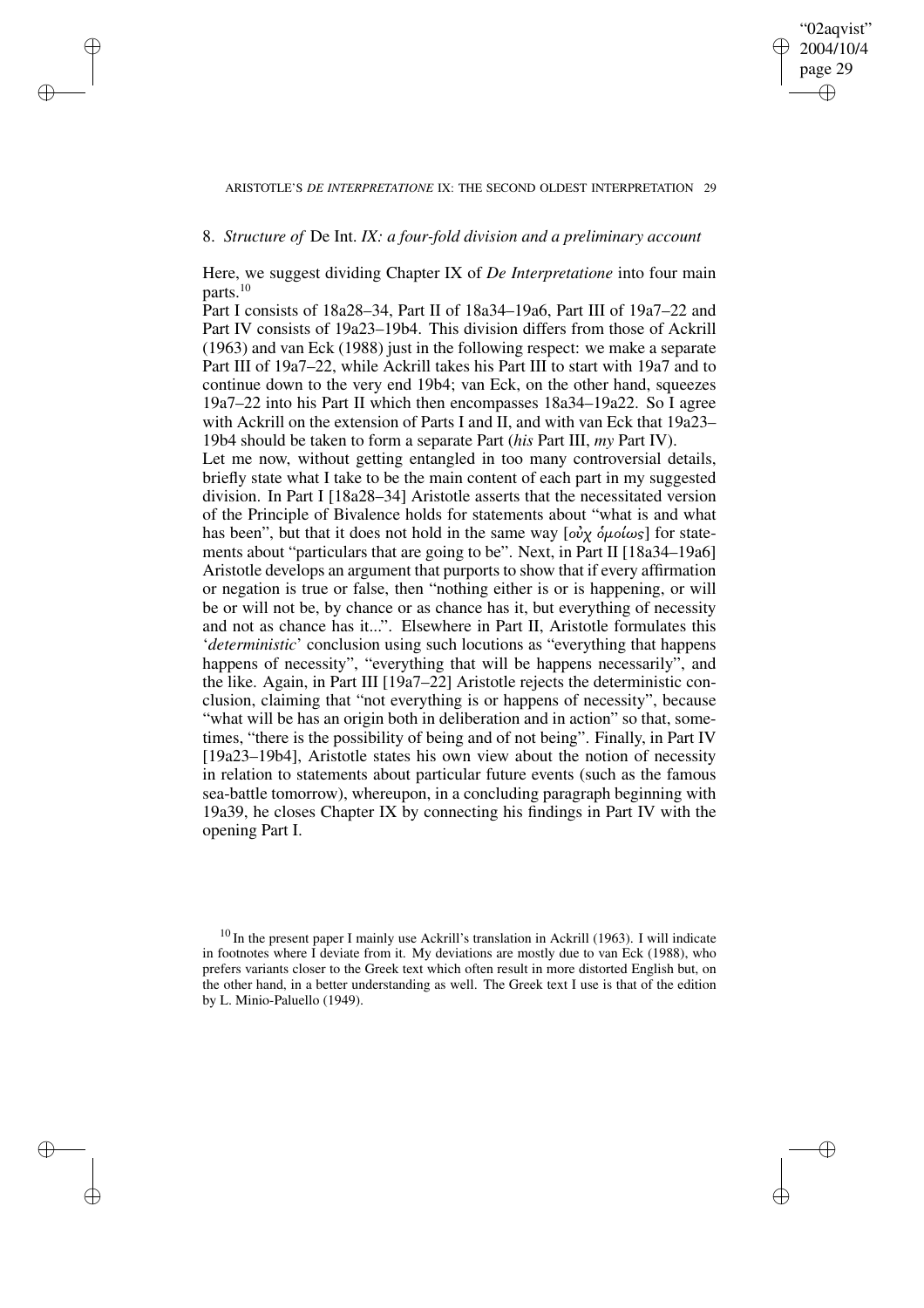#### 30 LENNART ÅQVIST

# 9. *The gist of the van Eck (1988) version of the Second-Oldest Interpretation represented in the extended* DARB*-fragment*

The best way of approaching van Eck's interpretation of *De Int.* IX from our standpoint is, I suggest, to turn to the original Aristotelian text itself, just as van Eck himself does, and check his comments on it. We may then usefully start with Parts I and IV in our suggested division.

The chapter, i.e. *De Int.* IX, opens as follows:

With regard to what is and what has been it is necessary for the affirmation or the negation to be true or false. And with universals taken universally it is always the case<sup>11</sup> that one is true and the other false, and with particulars too, as we have said; but with universals not spoken of universally it is not necessary. But with particulars that are going to be not in the same way  $[o\partial\chi\ \delta\mu o/\omega_s]$ .

## Part I [18a28-34]

"02aqvist" 2004/10/4 page 30

✐

✐

✐

✐

Ad 18a28–34. Here we read that with regard to the present and the past it is necessary (*a*) that the affirmation or the negation is true or false; and that with universal and particular sentences it is always the case (*b*) that one is true and the other false. Now, van Eck (1988, p. 34) points out that it is most significant how the denial of this is phrased in the concluding sentence. Aristotle *does not say*, for example, that for future contingencies this *does not hold*, or, this *is not necessary* (as he in fact says with regard to "universals not spoken of universally"). No, he says:

"But with particulars that are going to be *not in the same way*". [van Eck's italics].

van Eck then suggests that we read this concluding sentence as follows: for statements about particular future events, it is not in the same way necessary that (*a*), nor that (*b*); it is a denial not of the Principle of Bivalence *tout court*, but of that principle *in the way it holds for the past and the present*.

For short, let us call the principle thus conceived the Principle of Strong Bivalence. And it turns out that, on our representation of the van Eck (1988) interpretation, this principle amounts precisely to the schema (vii) met with in the Corollary in Section 4 above, viz.:

(vii) *AlreadyTrueA* ∨ *AlreadyFalseA* [Principle of Strong Bivalence]

which is known to fail of validity in the extended DARB-fragment (because it does not hold for any sentences containing occurrences of the future-tense

<sup>11</sup> άελ; Ackrill and van Eck: "it is always necessary...". There is no  $\frac{\partial u}{\partial x}$  in the Greek text at this spot, however, although there is certainly one in the preceding sentence.

 $\rightarrow$ 

 $\rightarrow$ 

✐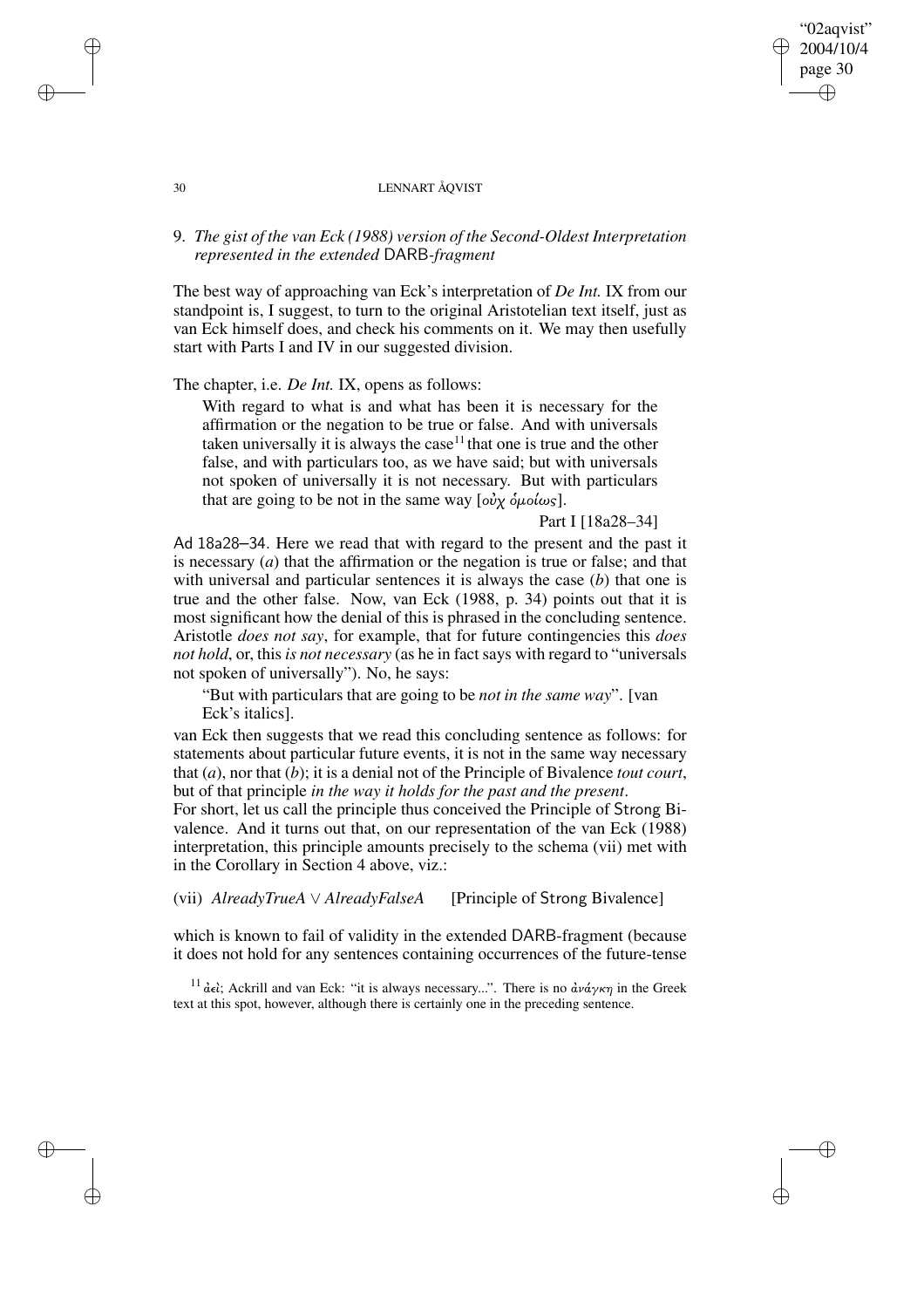✐

#### ARISTOTLE'S *DE INTERPRETATIONE* IX: THE SECOND OLDEST INTERPRETATION 31

operators  $F$ ,  $e$ , or  $G$ ). On the other hand, the Principle of Strong Bivalence is clearly valid for statements about the present or the past, viz., in the sense that the following schema

# (x) *Pres-or-PastA* → (*AlreadyTrueA* ∨ *AlreadyFalseA*)

 $\rightarrow$ 

 $\rightarrow$ 

✐

✐

is provable and valid in our logic of historical necessity.

How does van Eck arrive at his way of making precise the words "not in the same way" [ $o\dot{v}$ χ  $\dot{o}$ μοίως] in Part I? In order to understand this crucial feature of his interpretation we must skip Parts II and III for the time being, and go on directly to our Part IV [19a23–19b4] which reads as follows:

What is, necessarily is, when it is; and what is not, necessarily is not, when it is not. But not everything that is, necessarily is; and not everything that is not, necessarily is not. For to say that everything that is, is of necessity, when it is, is not the same as saying simply<sup>12</sup>  $[\hat{\alpha}\pi\lambda\hat{\omega}_s]$  that it is of necessity. Similarly with what is not.

#### [19a23–27]

And the same account holds for contradictories: everything necessarily is or is not, and *will* be or not<sup>13</sup>; but one cannot divide [διελόντα] and say that one or the other is necessary. I mean, for example: it is necessary for there to be or not to be a sea-battle tomorrow; but it is not necessary for a sea-battle to take place tomorrow, nor for one not to take place — though it is necessary for one to take place or not to take place.

## [19a27–32]

So, since statements are true in the same way the states of affairs are<sup>14</sup>, it is clear that wherever these are such as to allow of contraries as chance has it, the same necessarily holds for the contradictories also. This happens with things that are not always so or are not always not so. With these it is necessary for one or the other of the

<sup>14</sup> van Eck's translation, slightly deviating from Ackrill's.

<sup>&</sup>lt;sup>12</sup>  $\dot{\alpha}\pi\lambda\hat{\omega}s$ ; Ackrill: "unconditionally". We follow van Eck here in sticking to the more literal translation: "simply".

<sup>&</sup>lt;sup>13</sup> και έσεσθαί γε η μή; Ackrill: "and will be or will not be". We follow van Eck here in using italics to render the emphasis that  $\gamma \epsilon$  imparts to  $\zeta \sigma \epsilon \sigma \theta \alpha'$ .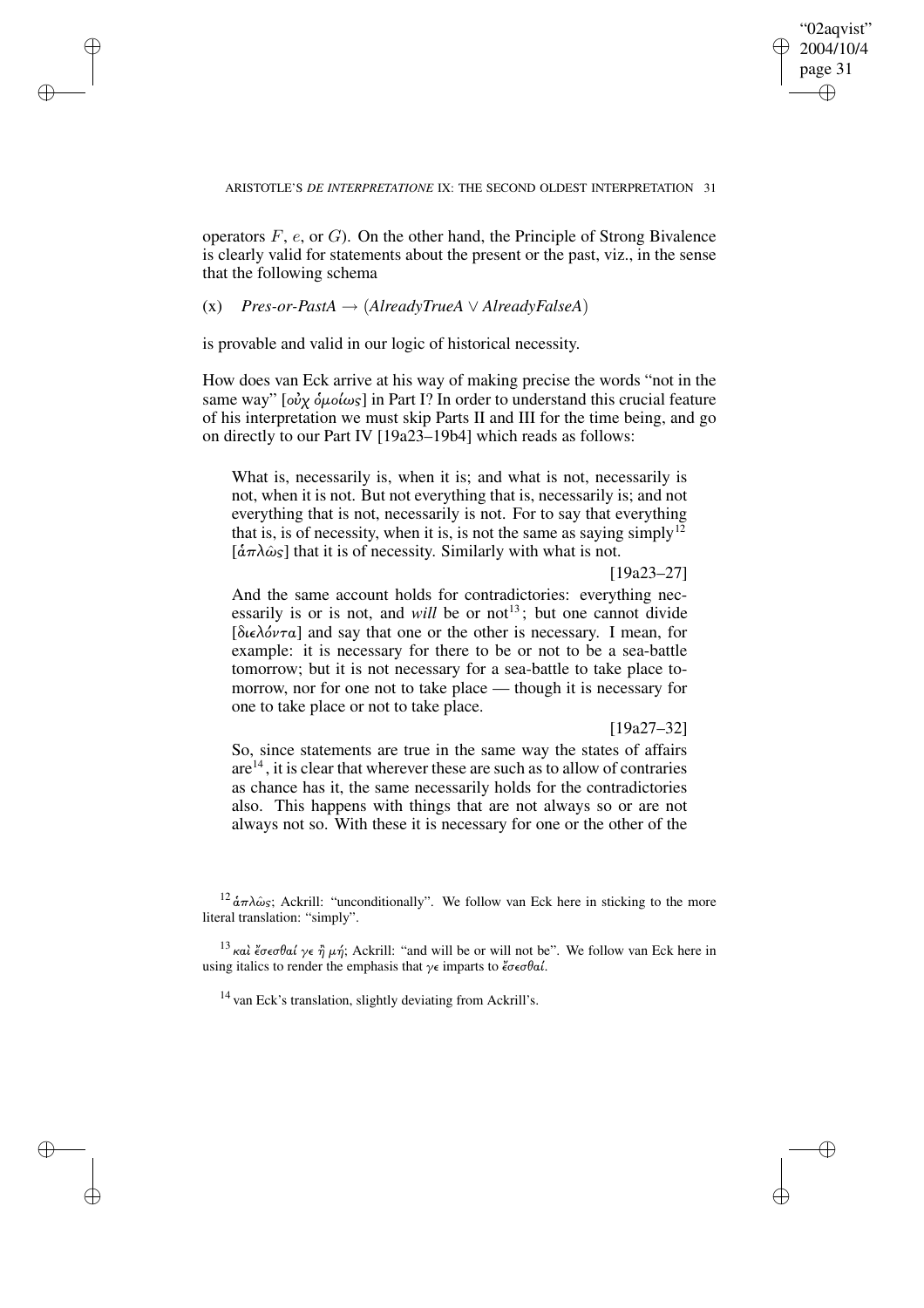# "02aqvist" 2004/10/4 page 32 ✐ ✐

✐

✐

## 32 LENNART ÅQVIST

contradictories to be true or false — not, however, this or that<sup>15</sup>, but as chance has it; or for one to be true *rather* than the other, yet not *already* [½δη] true or false.

[19a32–39]

Clearly, then, it is not necessary that of every affirmation and opposite negation one should be true and the other false. For the way it is with the things that are, so it is not also with the things that are not, but may possibly be or not be; but as is said.<sup>16</sup>

[19a39–19b4]

Let us now consider in turn the four passages *supra*, which make up Part IV in our suggested division of *De Int.* IX, with a view to capturing the gist of the van Eck (1988) interpretation as seen from the standpoint of our extended DARB-fragment.

Ad 19a23–27. This passage is truly fascinating: Aristotle is saying that everything that is, necessarily is, when it is; but that this does not mean that it is simply  $[\hat{\alpha}\pi\lambda\hat{\omega}_s]$  necessary. Now, van Eck makes the following observation:

'Thus something is necessary under the condition that it is already the case, i.e. past or present. If so, it is historically necessary. So "if p then necessarily p" holds when p satisfies the condition, but not if it does not, if  $p$  is about the future.'

[van Eck (1988, p. 37 f.)]

Note that two important notions appear in this comment by van Eck, viz. that of something being *already* the case (or being *present or past*), and that of *historical* necessity. And he connects the two notions by suggesting that they satisfy what I called the principle of Weak Plain Determinism in Section 5 *supra*, viz.

*AlreadyTrueA*  $\rightarrow NA$ , or more explicitly:  $Pres-or-PastA \rightarrow (TrueA \rightarrow NA)$ 

In my opinion, the importance of van Eck's present suggestions can hardly be overrated. Again, as to Aristotle's second, unspecified notion of necessity, which also figures in 19a23–27 and is called by him 'simple' necessity

<sup>15</sup> τόδε η τόδε; Ackrill: "this one or that one (*sc.* of the contradictories)". We follow van Eck in reading the phrase as referring to "true or false", but the difference is probably of subordinate importance.

<sup>16</sup> We follow van Eck's translation here as being more literal, but admittedly less elegant than the one adopted by Ackrill.

 $\rightarrow$ 

 $\rightarrow$ 

✐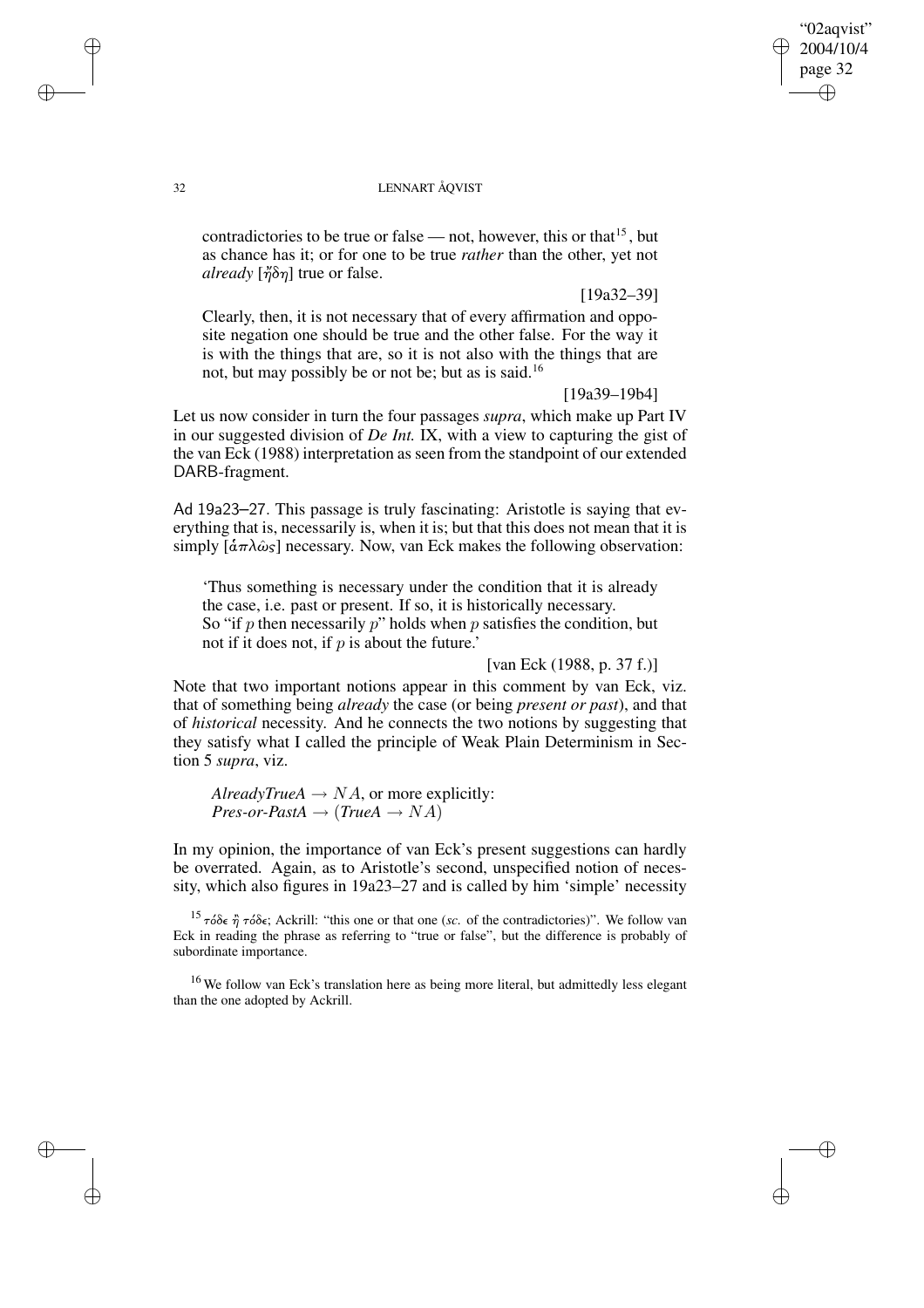✐

(necessity *simpliciter* or necessity *tout court*, if you are a fan of Latin or French), let us denote it by the symbol  $\Box$  and just observe for the time being that such schemata as

 $A \to \Box A$  $\neg A \rightarrow \Box \neg A$ 

 $\rightarrow$ 

 $\rightarrow$ 

✐

✐

are not to be accepted as valid according to Aristotle in the passage under consideration. We do not, however, exclude the possibility that the unspecified modality  $\Box$  be identical to the modality N of historical necessity in our extended DARB-fragment. In that case, i.e. if  $\square = N$ , the distinction emphasized by Aristotle here would be the straightforward one used in Section 5 above to distinguish Weak Plain Determinism from Strong Plain Determinism, viz. *AlreadyTrueA*  $\rightarrow$  *NA* vs. *TrueA*  $\rightarrow$  *NA* (or *A*  $\rightarrow$  *NA*) without any restriction on A.

Ad 19a27–32. This passage contains the famous sea-battle-tomorrow example. So here Aristotle is saying that, according to the same account  $\left[\delta \vec{a} \vec{v} \tau \delta s\right]$ λόγος], everything necessarily is or is not, and *will* be or not, but also that one cannot divide (i.e. distribute the necessity over disjunction) and say that one or the other is necessary. And the sea-battle-tomorrow example tells us precisely how and why this is so. Again, van Eck comments on the passage as follows:

'It is the same logos because "necessarily( $p$  or not- $p$ )" may be read distributively "necessarily  $p$  or necessarily not- $p$ " if  $p$  satisfies the above condition, i.e. is about the present or past — in that case the distributive and the non-distributive readings are equivalent —, but not if it is about the future.'

[van Eck(1988, p. 38)]

All this is perfectly sound and can be intelligibly expressed in our formal framework as follows. The schema

 $N(A \vee \neg A)$ 

as well as its substitution instances involving future-tense operators

 $N(FB \vee \neg FB)$  $N(eB \vee \neg eB)$ 

 $N(GB \vee \neg GB)$ 

are all valid and provable in the extended DARB-fragment.

On the other hand, since the schema

 $N(A \vee \neg A) \rightarrow (NA \vee N \neg A)$  [*cf.* Strong Disjunctive Determinism, Section 5 *supra*]

fails to be valid in that fragment due to the existence of future contingents, we are not entitled to infer from the above substitution instances such schemata as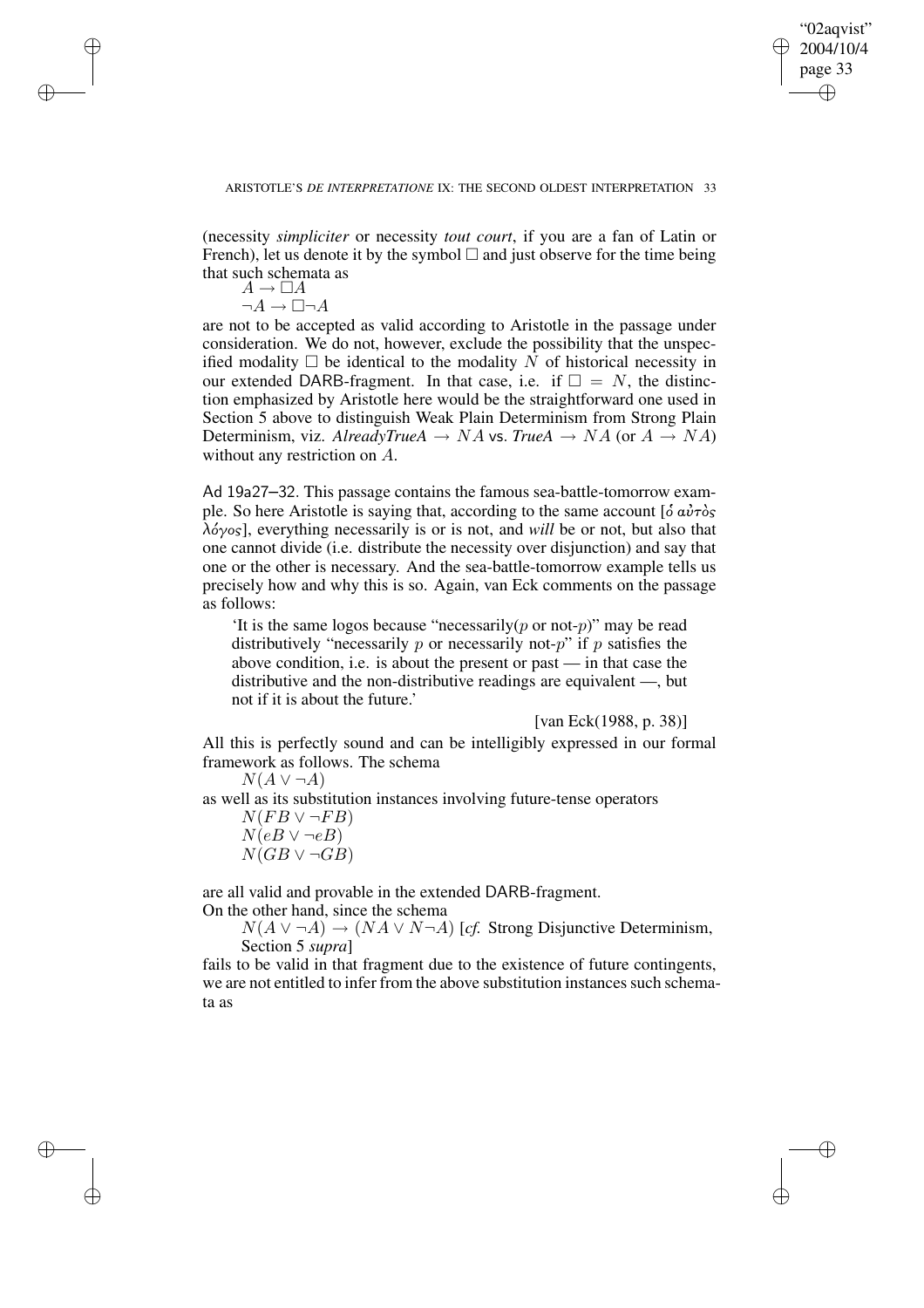"02aqvist" 2004/10/4 page 34 ✐ ✐

✐

✐

34 LENNART ÅQVIST

 $NFB \vee N\neg FB$ .  $NeB \vee N\neg eB$ , or  $NGB \vee N\neg GB$ 

all of which are clearly invalid in our logic of historical necessity. But, as observed by van Eck in his comment above, Disjunctive Determinism turns out to be acceptable if restricted to the present and the past; just note that the schema

*Pres-or-PastA*  $\rightarrow (N(A \lor \neg A) \leftrightarrow (NA \lor N \neg A))$  [*cf.* Weak Disjunctive Determinism *supra*]

is valid and provable in our logic. Note also that this fact verifies van Eck's remark about the equivalence of distributive and non-distributive readings when  $p$  is about the present or past.

Ad 19a32–39. This passage is of course extremely important from a philological point of view, because it is the only one in Chapter IX where Aristotle explicitly uses the word *already*  $[\eta \delta \eta]$  in connection with those for truth and falsehood. We recall that the main point in van Eck's defence of the Second-Oldest Interpretation of *De Int.* IX consists precisely in taking the phrase "definitely true" in Boethius as an equivalent of the "already true" in the present passage, where this notion of truth is naturally connected with a temporal notion of necessity, viz. that of historical necessity [van Eck (1988, p. 20)].

What, then, is Aristotle's message in this passage? Briefly, it is that, with respect to statements about "things that are not always so or are not always not so" — including future contingents of the 'sea-battle-tomorrow' type just spoken of in 19a27–32 —, the Principle of Bivalence is valid, whereas the so-called Principle of Strong Bivalence, viz.

*AlreadyTrueA* ∨ *AlreadyFalseA*

is not [οὐ μέντοι ἤδη ἀληθῆ ἢ ψευδῆ]; at best, the latter holds for statements about the present or the past  $-cf$ , schemata (vii) and (x) discussed earlier in this section. Also, Aristotle repeats his warning not to divide here: although, with respect to statements of the type at issue, it is necessary for one or the other of the contradictories to be true or false, he emphasizes: "not, however, this or that, but as chance has it" [οὐ μέντοι τόδε ή τόδε άλλ ' όπότερ ' ἔτυχε].

Ad 19a39–19b4. According to the van Eck (1988) interpretation, what is denied by Aristotle in 19a39 ff. is precisely the Principle of Strong Bivalence, *not* the Principle of Bivalence as ordinarily understood.<sup>17</sup> He (van Eck) says:

 $\rightarrow$ 

 $\rightarrow$ 

✐

 $17$  According to the Oldest Interpretation, it is precisely the Principle of Bivalence as ordinarily understood that is denied by Aristotle in the admittedly somewhat surprising sentence 19a39–19b2. True, the present passage as a whole indeed lends a good deal of *prima facie* support to this kind of interpretation. On the other hand, we may note here that van Rijen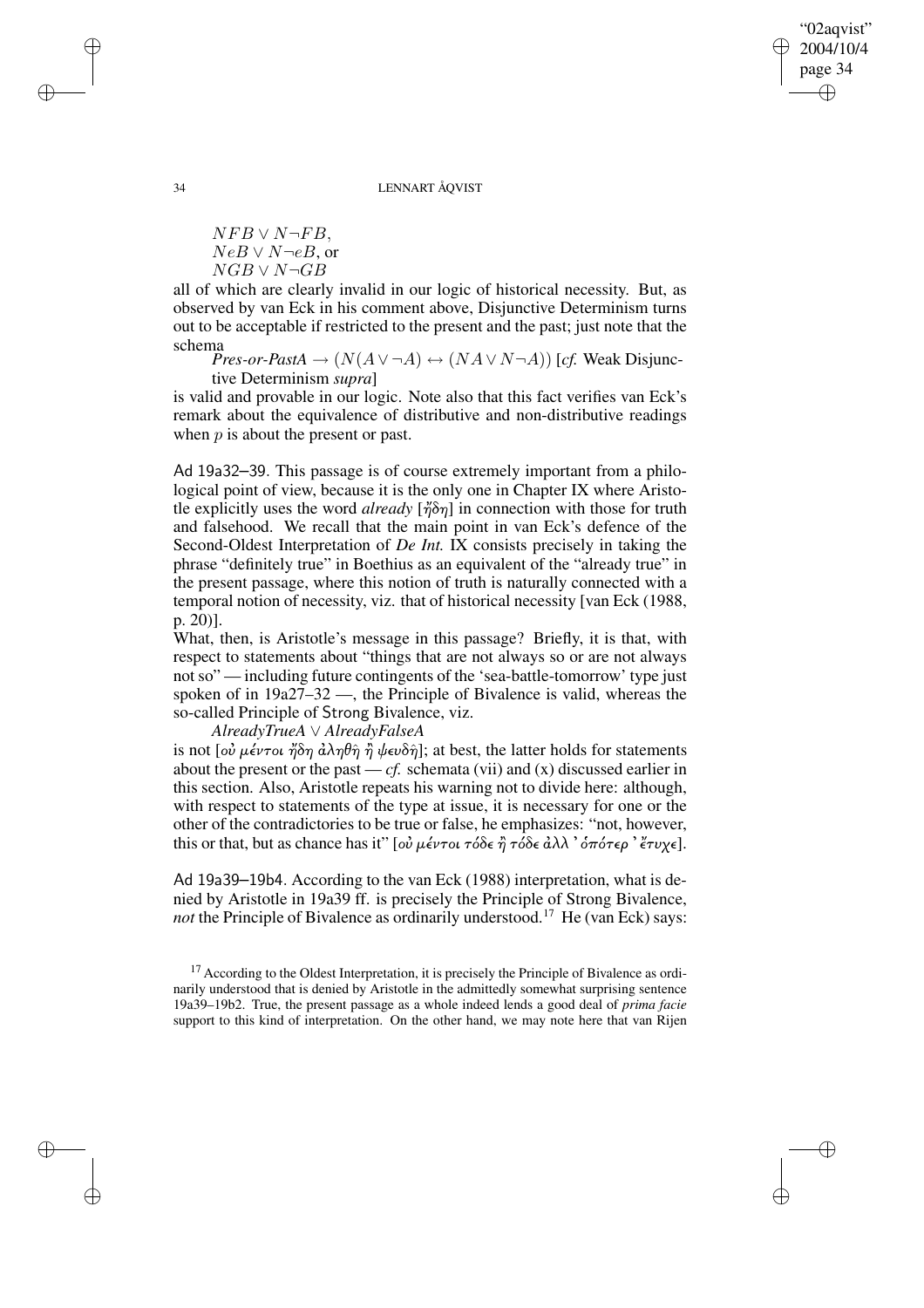# "02aqvist" 2004/10/4 page 35 ✐ ✐

✐

✐

#### ARISTOTLE'S *DE INTERPRETATIONE* IX: THE SECOND OLDEST INTERPRETATION 35

 $\rightarrow$ 

 $\rightarrow$ 

✐

✐

'And it is in this sense that we must interpret the conclusion that now immediately follows [19a39–19b2]. "Clearly, then, it is not necessary that of every affirmation and opposite negation one should be true and the other false;" It is the denial of the necessity that of every pair of contradictories one is definitely true and the other definitely false in the sense of already true and false respectively. That is to say, the historical necessity of "this one true and that one false" is denied, i.e. it is not necessary that this one is true and that one false *in the way it is necessary for accomplished facts*; "for the way it is (*hôsper*) with the things that are, so (*houtôs*) it is not also with the things that are not, but may possibly be or not be; but as is said." (19b2-4).'

# [van Eck (1988, p. 33 f.), his italics]

Thus, in the context of 19a39–19b2, the van Eck interpretation instructs us to read "true" as "*already* true" and "false" as "*already* false". If this was Aristotle's meaning, it is a pity that he did not make it perfectly clear by again putting in  $\eta \delta \eta$  in front of  $\partial \lambda \eta \theta \hat{\eta}$  and  $\partial \epsilon \partial \eta$  in that context. But, anyway, we have now seen in what sense we must take the words "not in the same way" [οὐχ όμοίως] in Part I of the chapter.

So far, we have only considered Parts I and IV in our suggested division of the chapter together with the van Eck (1988) commentary on those parts. However, it turns out that this is enough to enable us to grasp the gist of his interpretation which, as we have seen, is readily and naturally representable in the extended DARB-fragment. Nevertheless, we still have to say something about the remaining Parts II and III.

(1986, p. 134; 1989, p. 128) suggests the following translation of the surprising sentence 19a39–19b2:

Consequently, it is obvious that it is not necessary that of every affirmation and negation it is a *particular* member of the contradictory pair that is the true one and the other that is the false one. [The underlining of "particular" is just in van Rijen (1986), not in van Rijen (1989).]

This translation differs from the one favoured by Ackrill and van Eck mainly in that it invites us more strongly to read ¢νάγκη *distributively* in the context [i.e., formally, as N(*TrueA*∧*False*¬A)∨N(*True*¬A∧*FalseA*), where the *False*-clauses are clearly redundant]. We should then also observe that the matching formulation in the opening passage 18a28–34 just had  $\hat{\alpha} \epsilon$  ["always"], but no  $\hat{\alpha} \nu \hat{\alpha} \gamma \kappa \eta$  (see note 11 *supra*); this fact could be taken to suggest that Aristotle did not want to complicate his discussion of necessity with the distributive vs. non-distributive distinction already in the opening passage, but preferred to relegate that discussion to the end of the chapter.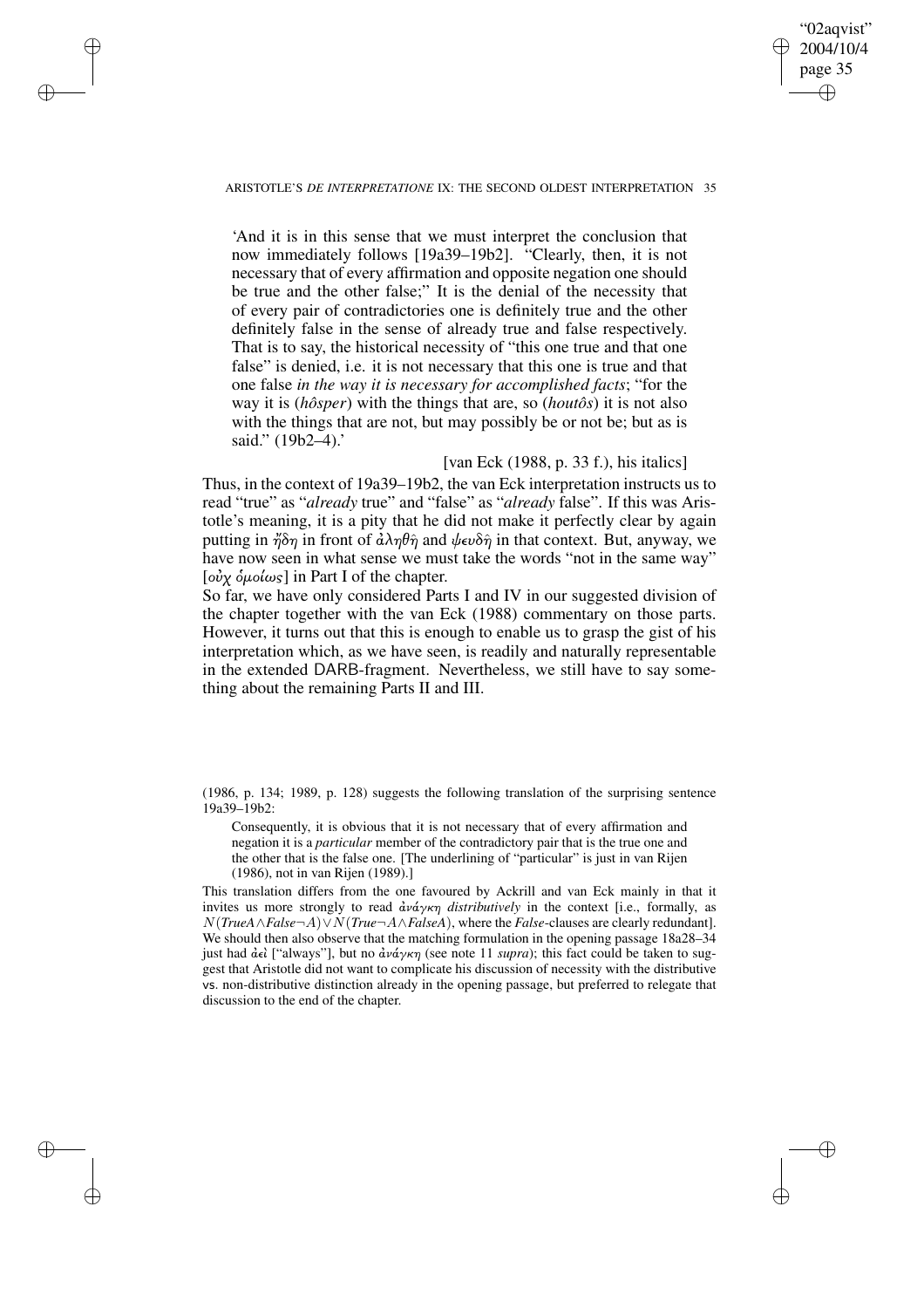"02aqvist" 2004/10/4 page 36 ✐ ✐

✐

✐

## 36 LENNART ÅQVIST

# 10. *On the argument for determinism in* De Int. *IX; a distinction between two future tenses*

The least problematic section in the chapter is Part III [19a7–22] in our division, where Aristotle formulates his indeterminism with respect to the future and his belief in the existence of future contingents. And the most difficult one is the large Part II [18a34–19a6], where he seems to maintain a strong deterministic thesis according to which universal bivalence implies a deterministic conclusion of the form  $NA \vee N \neg A$ , which applies in particular to the future — and not only to the past and the present. Again, since in Part III he rejects that deterministic conclusion (but not the strong deterministic thesis or implication itself), Aristotle would then, by *modus tollens*, be forced to give up universal bivalence — this is known as the Oldest Interpretation. See also our discussion in Section 7 *supra*.

The most important of Aristotle's arguments for the deterministic thesis in the strong sense at issue is likely to be found in the following passage in Part II:

Again, if it (*sc.* something) is white now it was true to say earlier that it would be white; so that it was always true to say of anything that has happened that it [was so, or]<sup>18</sup> would be so. But if it was always true to say that it was so, or would be so, it could not not be so, or not be going to be so. But if something cannot not happen it is impossible for it not to happen; and if it is impossible for something not to happen it is necessary for it to happen. Everything that will be, therefore, happens necessarily. So nothing will come about as chance has it or by chance; for if by chance, not of necessity.

#### [18b9–16]

Let us try to formalize this argument in the DARB-fragment. Consider a propositional variable  $B$ , which is then non-future in our sense of containing no occurrences of the operators  $F$ ,  $e$  or  $G$ ; where  $B$  represents the statement "it is white now", or else, refers to any particular event. The desired result, indicated in the next to last sentence in the quoted passage, is then: Q.E.D.  $FB \rightarrow NFB$ 

✐

✐

✐

<sup>&</sup>lt;sup>18</sup> The bracketed words are missing in the translations of Ackrill and van Eck. And the words στιν À are missing in the Minio-Paluello (1949) edition of *De Interpretatione*. According to Tricot (1994, p. 97, n. 5), those words were deleted already in the Waitz edition from 1844–1846. They remain, however, in the Cooke (1938) edition in the *Loeb Classical Library*.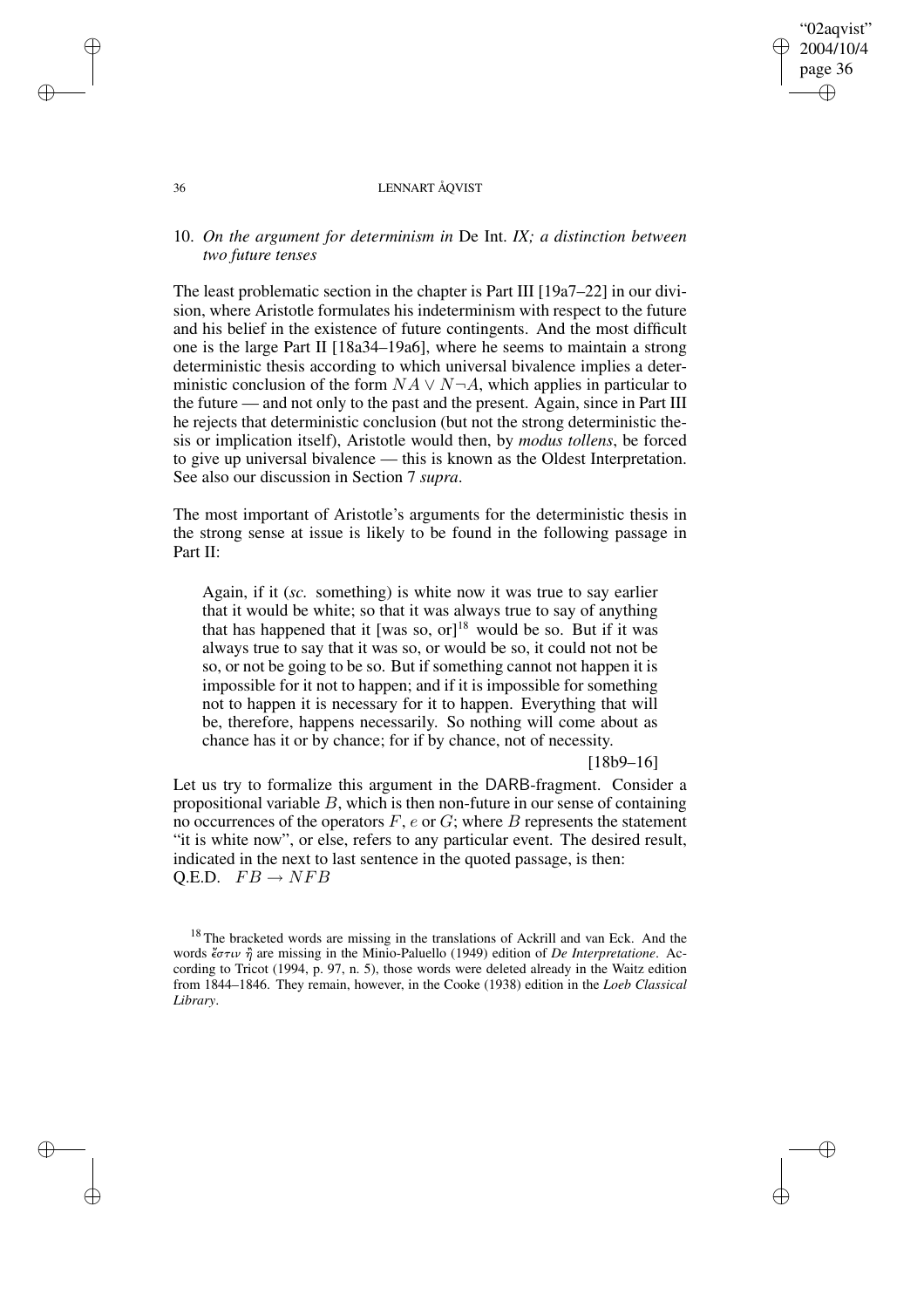✐

### ARISTOTLE'S *DE INTERPRETATIONE* IX: THE SECOND OLDEST INTERPRETATION 37

where, for simplicity, we disregard the universal quantifier "everything"  $\left[\tilde{a}\pi a\nu\tau a\right]$ .

Here, then, is a possibly Aristotelian proof of Q.E.D.:

| 1. | FB                      | truly said by one of Aristotle's speakers in 18a35<br>at any time earlier than the one to which "now" in                                                        |
|----|-------------------------|-----------------------------------------------------------------------------------------------------------------------------------------------------------------|
|    | 2. $FNB$                | 18b9 refers; assumption<br>from 1 by theorem-schema S in Section 2 ( $B$ be-                                                                                    |
|    | $3.$ NFB                | ing non-future) together with the elementary tense-<br>logic for $F$ in DARB<br>from 2 by the putative law of commutation<br>$FNB \rightarrow NFB$ in Section 3 |
|    | 4. $FB \rightarrow NFB$ | from the deduction $1-3$ by the Deduction Theo-<br>rem, discharging 1                                                                                           |

where  $4 = Q.E.D.$ 

Remarks.<br>(1) We

✐

✐

✐

✐

We must observe here that our formulation of the initial assumption FB involves a shift of speech point and speaker, as explained in the comment on line 1. We need this shift in order to have Aristotle's argument start with a *true* prediction FB supposedly made in the past by one of his speakers in 18a35. Note that the opening sentence in the passage gives a 'tricky' impression: it looks as if Aristotle starts the argument with an instance of the tense-logical law  $B \to HFB$ ; how is that instance linked, and relevant, to the desired conclusion Q.E.D.? However, a careful reading of the text reveals that this might be a pseudo-problem, since it overlooks the role played by the important words "was true to *say earlier*" [ἀληθèς ην εἰπεῖν πρότερον]. The presence of this inserted *saying*-at-any-*earlier*-time by a supposed speaker justifies us in avoiding the complications of the tense-logical law altogether, and in adopting instead an explanation in terms of a shift of speech point and speaker — Aristotle *now*, his supposed speaker *then* in the past. Nevertheless, his appeal to the tense-logical law certainly deserves further discussion; see Section 11 below, where we pay some attention to the interesting account of the Aristotelian deterministic arguments given by von Kutschera (1986).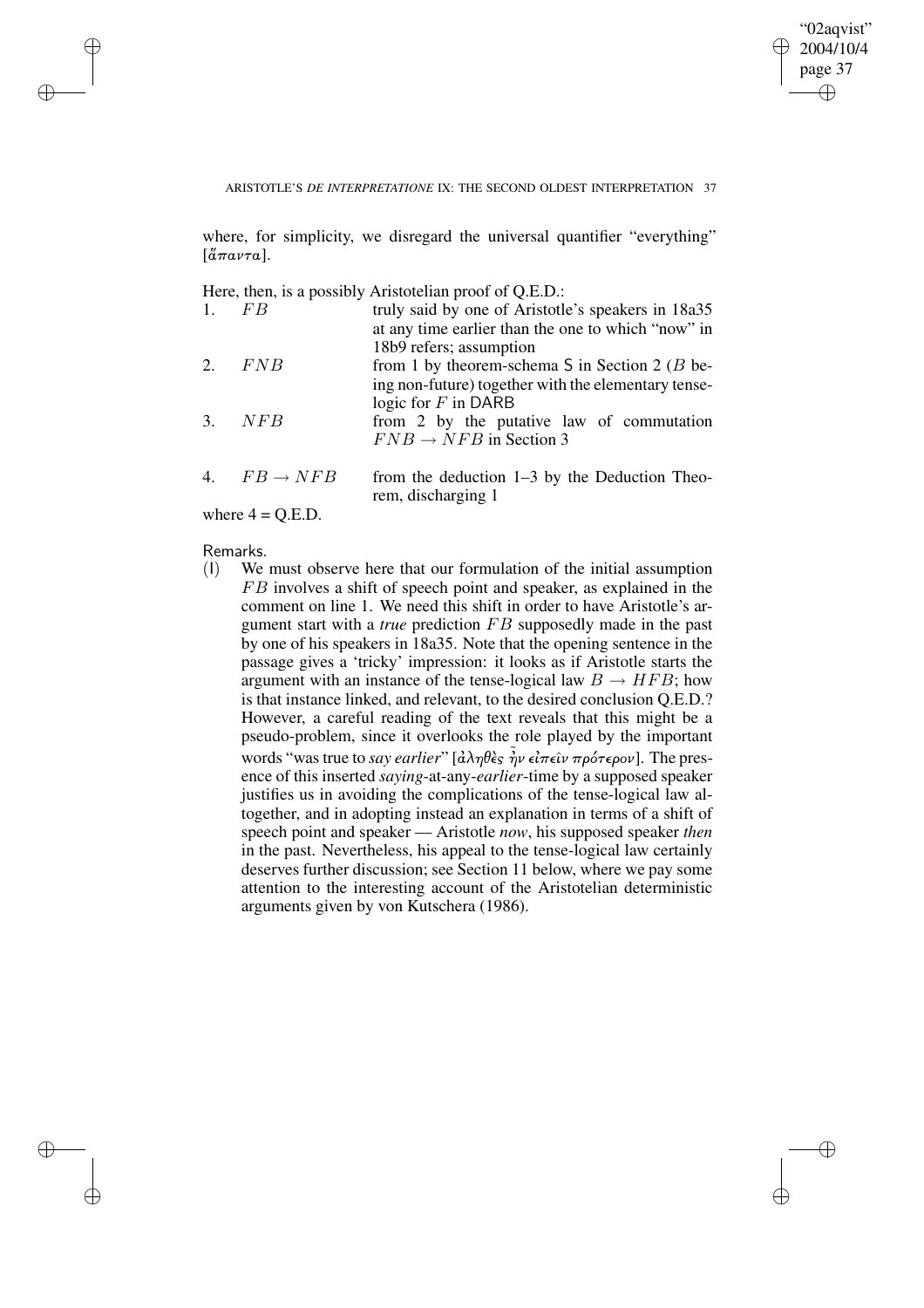## 38 LENNART ÅQVIST

"02aqvist" 2004/10/4 page 38

✐

✐

✐

✐

- (II) As we observed in Section 3 above, the putative law of commutation  $FNB \rightarrow NFB$  is neither valid, nor provable in DARB. So the step from 2 to 3 in the reconstructed Aristotelian argument is faulty, or at least cannot be justified in our logic of historical necessity. Nor can, of course, the strongly deterministic implication Q.E.D. itself be justified in that logic.
- (III) Nevertheless, the fact that  $FNB \rightarrow NFB$  fails, whereas the principle A30 :

 $PNB \rightarrow NPB$  is valid in our logic is of considerable interest as follows: it shows that statements about the future, notably future contingents, differ from those about the present and the past also in other respects than those emphasized by van Eck *supra*. For they don't obey the same laws of commutation. The same remark obviously applies to such principles as

 $eNB \rightarrow NeB$  vs. A31 : $wNB \rightarrow NwB$ , and  $GNB \to NGB$  vs. A29 : $HNB \to NHB$ 

as we pointed out already in Section 3 above. Thus, with respect to these putative laws of commutation, we can still say with Aristotle: οὐχ όμοίως!

At this juncture we are happy to register an important distinction made by van Rijen (1986, p. 122; 1989, p. 116f.), which goes back to the Prior (1967, Ch. VII) distinction between the Ockhamist and the Peircean future operators "will". van Rijen observes that there are two kinds of future tense expressed in English by such phrases as "it will be case that ...", viz. (i) a *weak* future tense in the sense of

"in the course of future events as they will *actually* take place, it will be case that ...",

and (ii) a *strong* future tense in the sense of

"whatever may be the course of future events, it will be the case that...".

Clearly, the distinction here intended by van Rijen can be represented in our DARB-fragment as the one between the sentence-forms

(i)  $FB$  [weak future tense] and (ii)  $NFB$  [strong future tense].

He observes, for instance, that the strong future tense implies the weak one, but not *vice versa*. By paraphrase of this observation into DARB, he is then saying that the schema

✐

✐

✐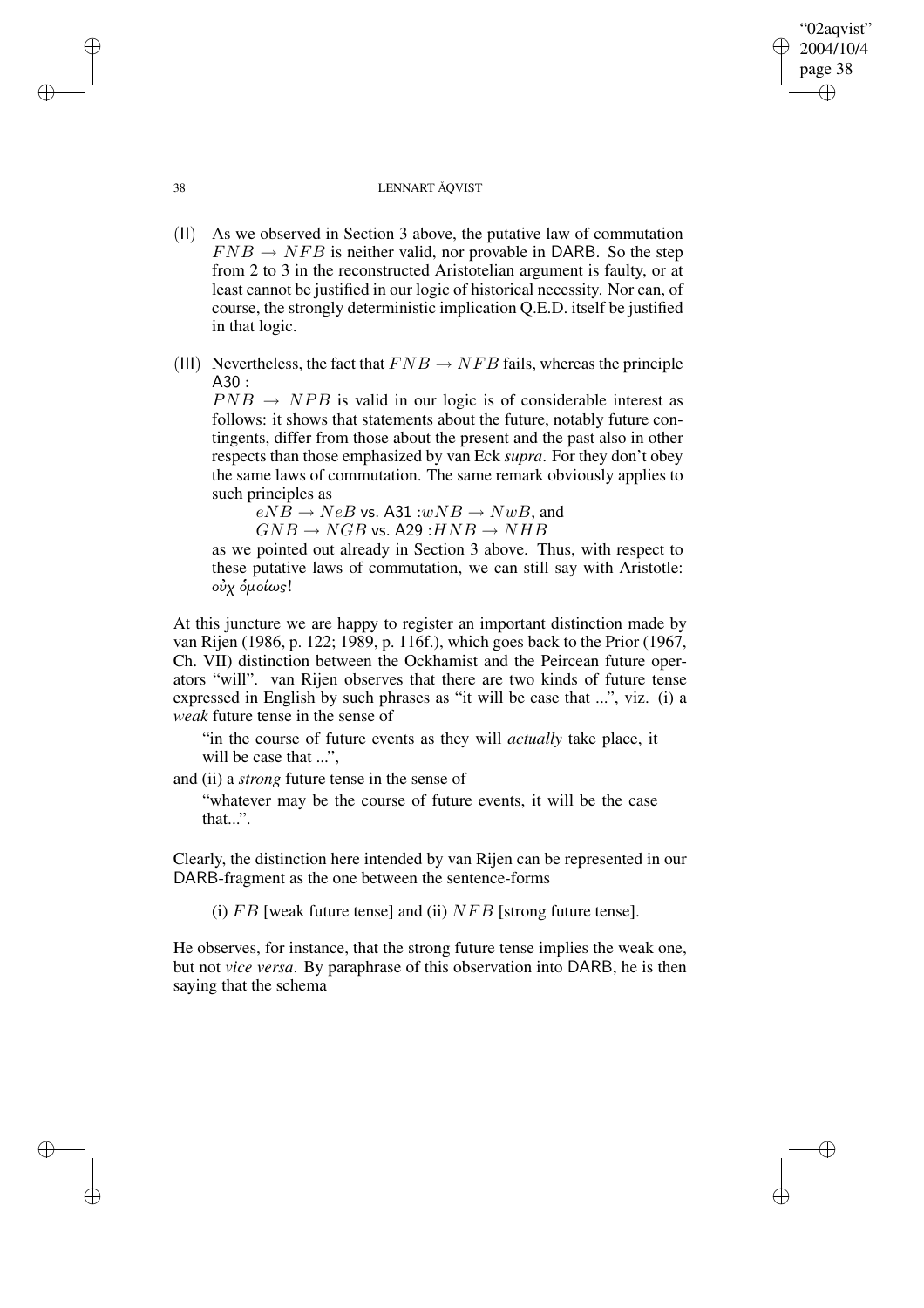"02aqvist" 2004/10/4 page 39 ✐ ✐

✐

 $NFR \rightarrow FR$ 

is valid, whereas

✐

✐

✐

✐

 $FB \rightarrow NFB$ , i.e., our Aristotelian Q.E.D *supra* 

fails to be valid; which assertions are perfectly correct on our view. As a matter of fact, in van Rijen (1986, p. 130; 1989, p. 124), he levels a criticism similar to ours against the deterministic argument (although the failure-ofcommutativity aspect, on which I insist, seems to be missing), and takes the ambiguity of the future tense to generate the problems with which *De Int.* IX deals. I fully agree with him on this diagnosis.

# 11. *On the von Kutschera (1986) account of the Aristotelian arguments for determinism*

In his paper von Kutschera draws an important distinction between these notions:<br>(i)

- statement about the past [G. "Aussage über Vergangenes"], and
- (ii) statement in past-tense form [G. "Aussage in Vergangenheitsform"]

and observes that the distinction may be concealed, or blurred, by our using ambiguously the word

(iii) past-time statement [G. "Vergangenheitsaussage"] to cover both meanings (i) and (ii). A crucial principle, accepted both by Diodorus Cronus and Aristotle, could then be formulated as follows:

(I) Every true past-time statement is necessary

[G. "jede wahre Vergangenheitsaussage ist notwendig"]. von Kutschera then makes (I) formally precise by translating it as

(I') For each true past-time statement A it holds that  $A \rightarrow NA$ .

He then suggests rendering the argument for determinism that we discussed in the last section (Section 10) in the following ingenious way which, unlike ours, has the virtue of doing justice to Aristotle's explicit appeal to the tenselogical law  $A \rightarrow HFA$ :

| (a) |                         | hypothesis, assumed to be true           |
|-----|-------------------------|------------------------------------------|
|     | (b) $A \rightarrow HFA$ | valid already in weak tense-logics, like |
|     |                         | Lemmon's $K_t$                           |
| (c) | HFA                     | from (a), (b) by <i>modus ponens</i>     |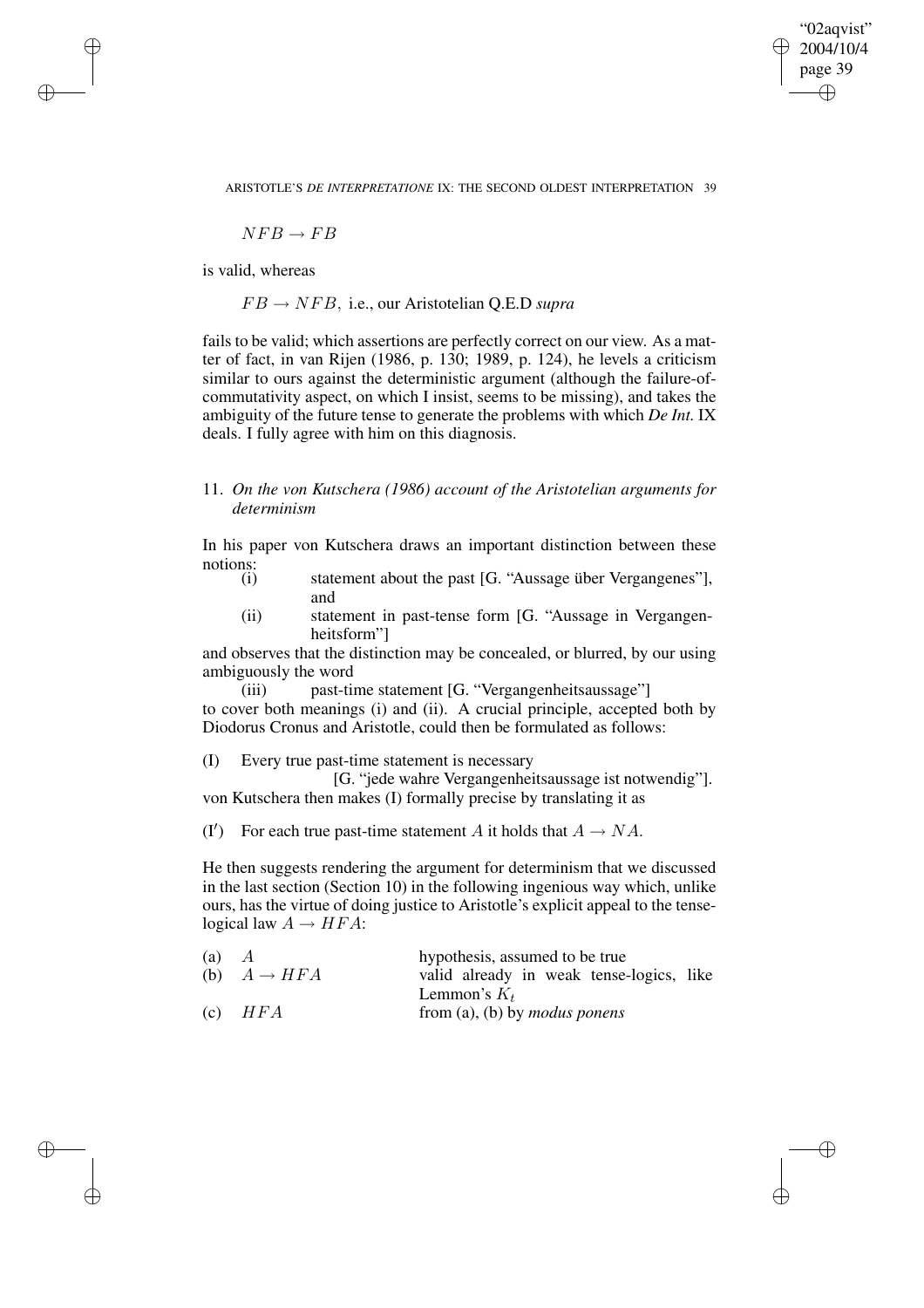#### 40 LENNART ÅQVIST

"02aqvist" 2004/10/4 page 40

✐

✐

✐

✐

| (d) | NHFA                            | from (c) by principle $(I')$ , (c) being past-                          |
|-----|---------------------------------|-------------------------------------------------------------------------|
| (e) | $HFA \rightarrow (A \vee FA)$   | time<br>valid in <i>discrete-time</i> tense-logics, like<br><b>DARB</b> |
| (f) | $NHFA \rightarrow N(A \vee FA)$ |                                                                         |
|     |                                 | from (e) by standard modal logic                                        |
| (g) | $N(A \vee FA)$                  | from $(d)$ , $(f)$ by <i>modus ponens</i>                               |
| (h) | $A \to N(A \vee FA)$            | from the deduction $(a)-(g)$ by the Deduc-                              |
|     |                                 | tion Theorem                                                            |
| (i) | $FA \rightarrow N(FA \vee FFA)$ | substitution of $FA$ for $A$ in (h), which is                           |
|     |                                 | provable / valid                                                        |
| (i) | $FFA \rightarrow FA$            | valid in standard extensions of Lemmon's                                |
|     |                                 | $K_t$                                                                   |
| (k) | $FA \rightarrow NFA$            | from $(i)$ , $(i)$ using standard modal logic                           |

# Remark

von Kutschera (1986) points out that the step from (c) to (d) in the above argument is justified only if we interpret the locution *past-time statement* ("Vergangenheitsaussage") in principle (I<sup>0</sup> ) as *statement in past-tense form* ("Aussage in Vergangenheitsform", "Aussage im Präteritum"), but not, however, as *statement about the past* ("Aussage über Vergangenes"). He then points out that it is not the case that every statement in past-tense form [in the sense of beginning with a past tense operator like  $H$ ,  $P$  or  $w$  is a statement about the past. For instance, the statement (c), HFA, is certainly a statement in past-tense form since it begins with  $H$ , but from this it does not automatically follow that it is a statement *about* the past in the semantical sense that its truth-value only depends on what has happened in the past; the inserted future tense operator  $F$  in (c) may make all the difference in this respect.

von Kutschera (1986) refers to the argument just reconstructed as Aristotle's *second argument* for determinism. He also gives an analysis of Aristotle's *first argument* for determinism in the form of a commentary on 18a34– b9, which is interesting in that it utilizes similar ideas and distinctions as his analysis of 18b9–16 (just discussed). Here, I shall quickly paraphrase von Kutschera's account of the argument in 18a34–b9 as follows:

We must carefully distinguish between these notions:

- (i) statement about the present [G. "Aussage über Gegenwärtiges"], and
- (ii) statement in present-tense form [G. "Aussage in Gegenwartsform"]

and again we should observe that the distinction may be concealed, or blurred, by our using ambiguously the locution

✐

✐

✐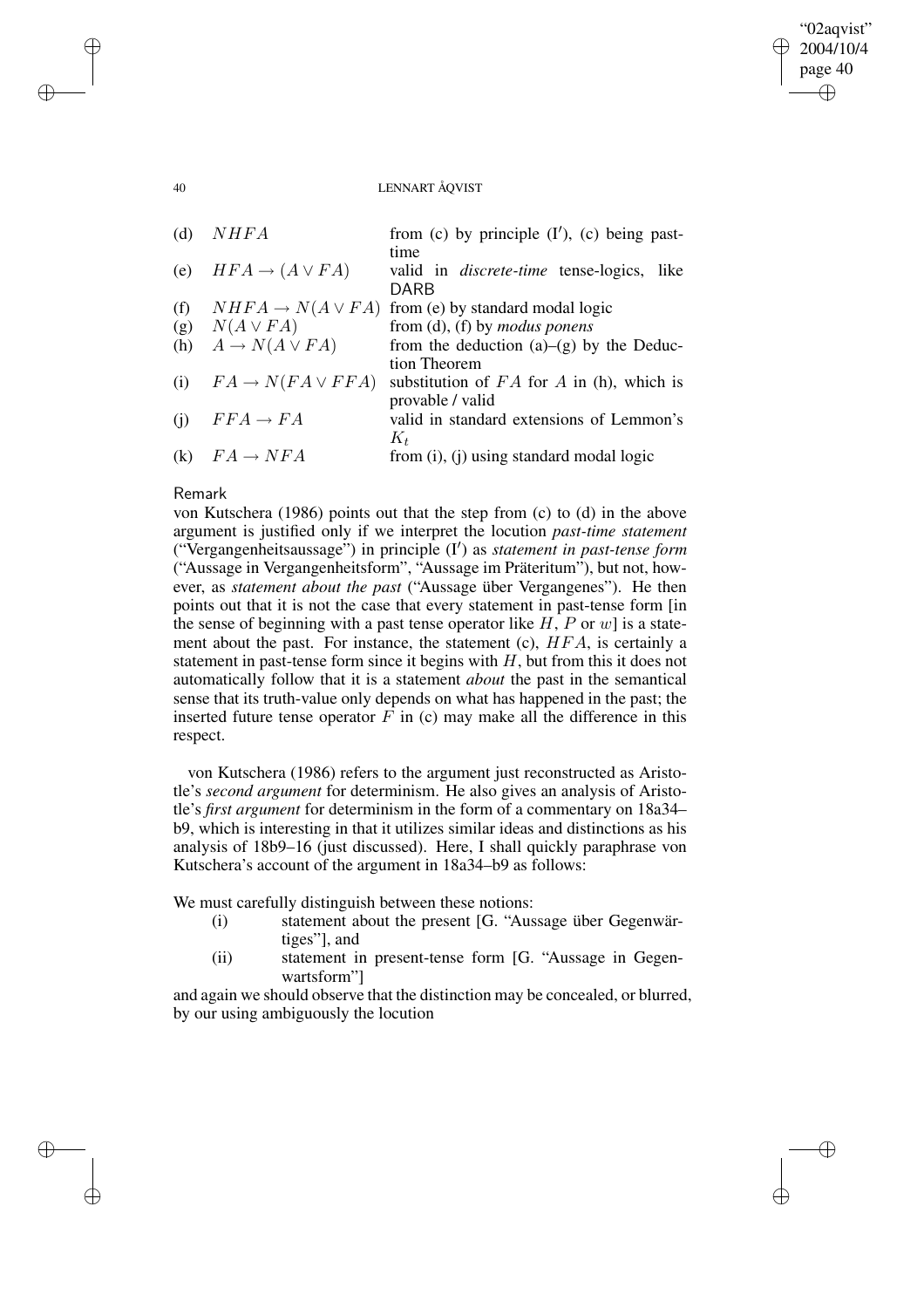✐

ARISTOTLE'S *DE INTERPRETATIONE* IX: THE SECOND OLDEST INTERPRETATION 41

(iii) present-time statement [G. "Gegenwartsaussage"] to cover both meanings (i) and (ii). A principle analogous to (I) would then be:

(II) Every true present-time statement is is necessary.

which could be formally translated as

(II<sup>'</sup>) For each present-time statement *TrueA* it holds that  $True A \rightarrow NA$ .

Consider then an argument formulated in our extended DARB-fragment:

| (a) | $True A \vee True \neg A$ ,              | for all statements $A$ assumption [Law of         |
|-----|------------------------------------------|---------------------------------------------------|
|     |                                          | Universal Bivalence]                              |
|     | (b) $TrueFA \vee True\neg FA$            | by substitution of $FA$ for A in (a), which is    |
|     |                                          | valid ex hypothesi                                |
| (c) | $TrueFA \rightarrow NFA$                 | by $(II')$ , since <i>TrueFA</i> is present-time  |
| (d) | $True\neg FA \rightarrow N\neg FA$       | by (II'), since $True \neg FA$ is present-time    |
| (e) | $NFA \vee N\neg FA$                      | from $(b)$ , $(c)$ , $(d)$ by propositional logic |
| (f) | $(FA \rightarrow NFA)$                   | from (e) by modal logic, using $A \rightarrow MA$ |
|     | $\wedge (\neg FA \rightarrow N \neg FA)$ | and re-writing (e) twice as an implication        |
|     |                                          |                                                   |
|     |                                          |                                                   |

# Remark

✐

✐

✐

✐

With respect to such an argument, von Kutschera observes that the principle (II<sup>)</sup> is acceptable only if we interpret the locution *present-time statement* ("Gegenwartsaussage") in it as *statement in present-tense form* ("Aussage in Gegenwartsform", "Aussage im Präsens"), though not as *statement about the present* ("Aussage über Gegenwärtiges"). He then points out that statements in present-tense form [in the sense of beginning with a locution in the present tense, like *True*, "it *is* true (to say) that"] are not always statements *about* the present. This means e.g. that the instances (c) and (d) of  $(II')$ , in spite of their being in present-tense form, do not have to be statements about the present in the semantical sense that their truth-value only depends on what presently happens, i.e. independently of future developments of the world. But in the present example this is precisely not the case — the inserted future tense operators F in (c) and  $\neg$ F in (d) again make all the difference in the relevant respects.

To sum up quickly: the von Kutschera (1986) analysis of the Aristotelian arguments for determinism strikes me as being quite illuminating and ingenious indeed, and I think my own account in the foregoing section certainly needs to be supplemented by this analysis.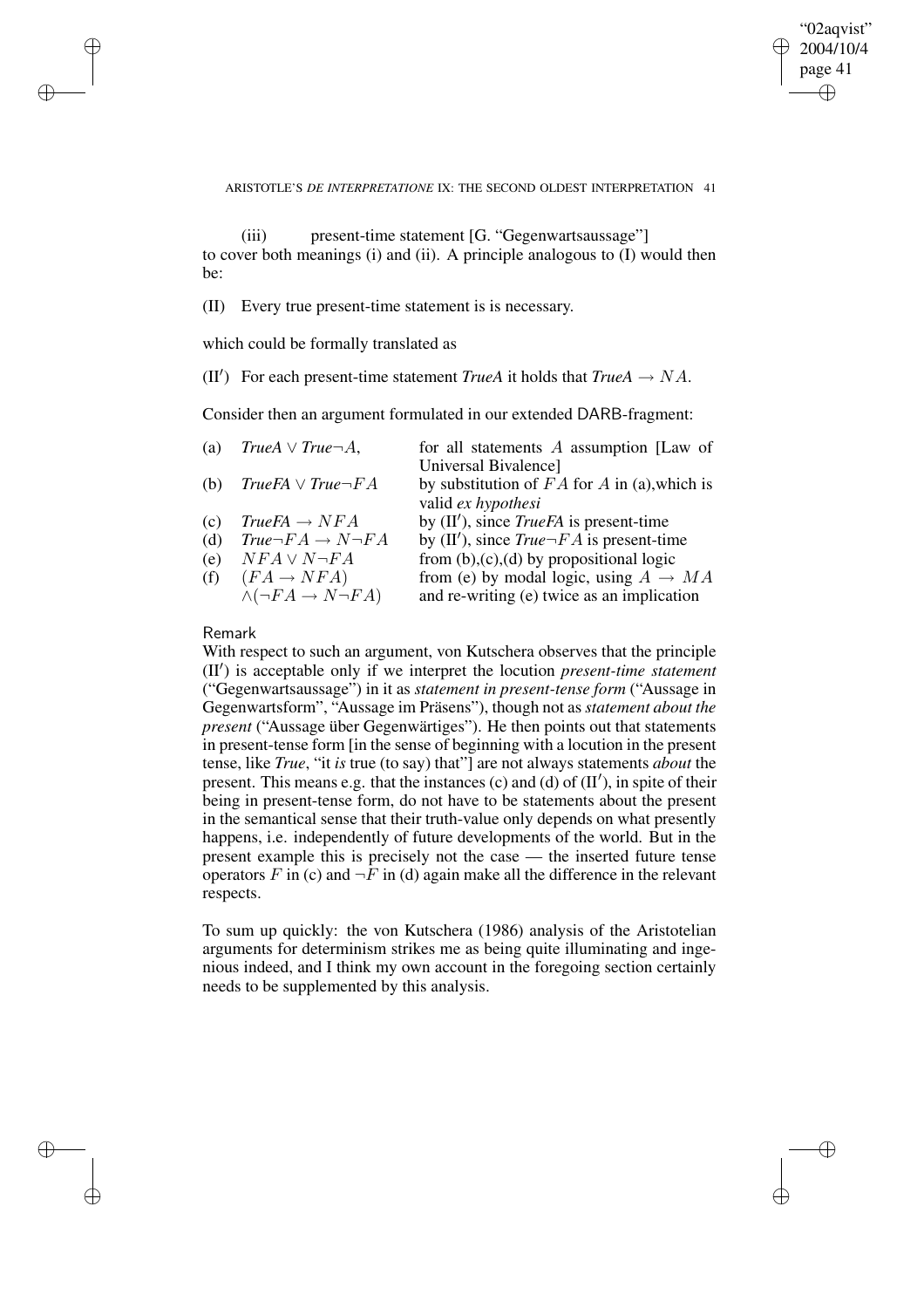# "02aqvist" 2004/10/4 page 42 ✐ ✐

✐

✐

## 42 LENNART ÅQVIST

# 12. *The Ackrill (1963) arguments against the Second-Oldest Interpretation*

According to Ackrill's version of the Second-Oldest Interpretation<sup>19</sup> [Ackrill  $(1963, pp. 139–140)$ ], Aristotle holds that with some future singulars, viz. those where both possibilities are open, though it is necessary that either  $p$ is true or not- $p$  is true, it is neither necessary that  $p$  is true nor necessary that not-p is true. On this interpretation of *De Int.* IX, Ackrill also says, future singulars in cases where both possibilities are open *are* neither necessary nor impossible, but they will become necessary or impossible in due course, at the latest when the predicted event occurs or fails to occur.

Remark. Let us quickly observe here that these formulations in Ackrill (1963) agree almost exactly with our explanations given above of the concepts of (i) future contingents, (ii) the necessitated version of the Principle of Bivalence, and (iii) the [negation of the] Deterministic Conclusion to the effect that  $NA \vee N \neg A$  ["every statement is either necessarily true or necessarily false"]. Furthermore, his last assertion seems to suggest such DARB-valid principles as

 $FB \rightarrow FNB$  and  $\neg FB \rightarrow G \neg MB$  (where B is non-future).

Now, Ackrill admits that the just stated view has some plausibility as an interpretation of the chapter, and that much of what Aristotle says in its last part [sc. 19a7–19b4] lends colour to the suggested interpretation.<sup>20</sup> But, Ackrill continues:

# 1st Objection.

✐

✐

✐

✐

'On the other hand: (*a*) on this account Aristotle does not end by establishing the denial with which (it was argued above) he starts. He starts by denying that every affirmation and every negation has a truth-value, but he ends by asserting this, though denying that every affirmation and negation has a necessity-value.'

<sup>19</sup> As emphasized in the Introduction *supra*, we suggest that, on the Second-Oldest Interpretation, one should take Aristotle to be engaged in a dispute with an imaginary opponent, "the determinist", whose theses and arguments he attempts to present as compellingly and convincingly as possible, thus playing the role of an *advocatus diaboli*. See our discussion of Ackrill's second objection to the Second-Oldest Interpretation in Section 12 *infra*.

<sup>20</sup> In view of our criticism *infra* of Ackrill's second objection to the Second-Oldest Interpretation, we take this judgment to be an understatement of the most colourful kind.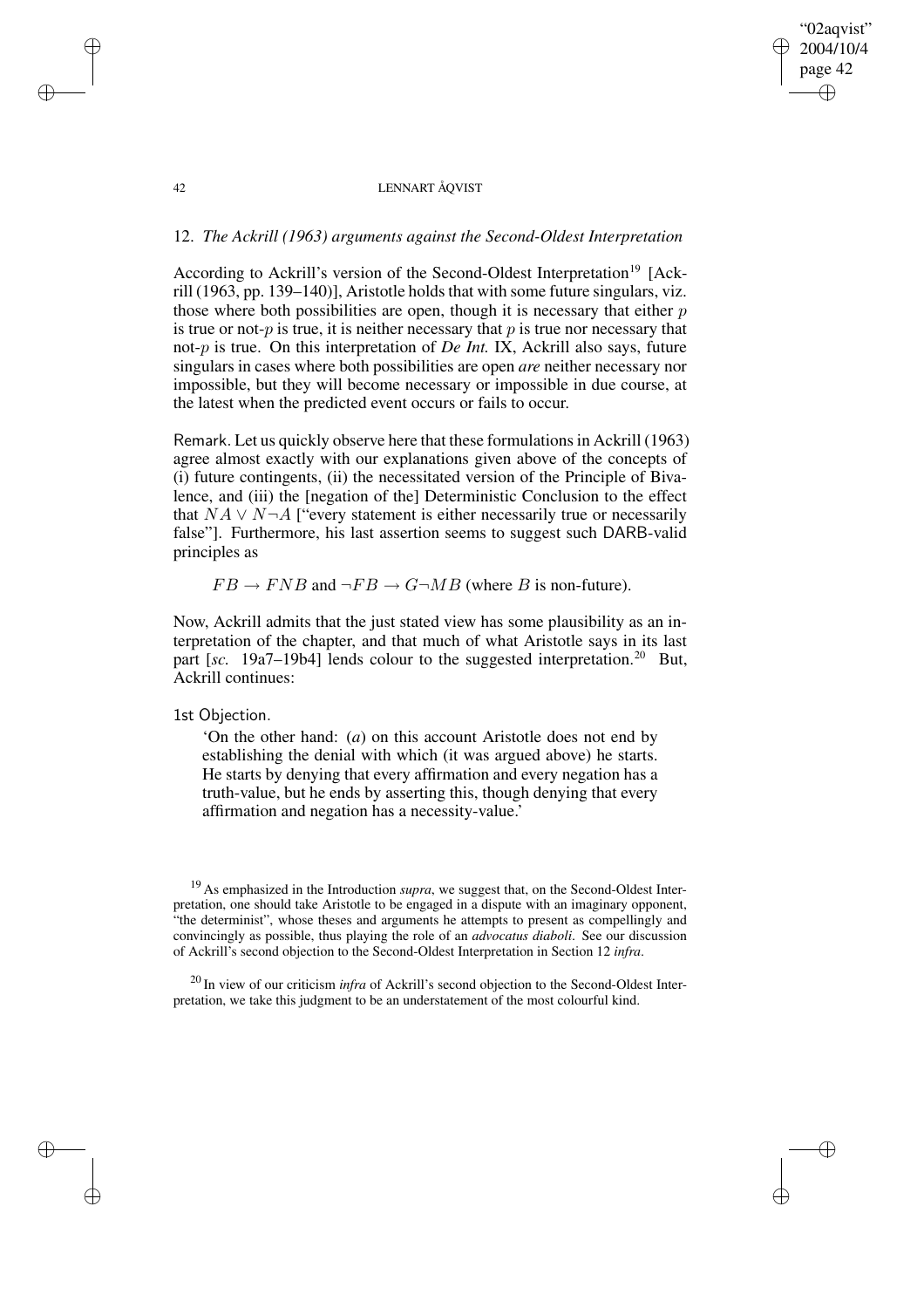"02aqvist" 2004/10/4 page 43 ✐ ✐

✐

✐

#### ARISTOTLE'S *DE INTERPRETATIONE* IX: THE SECOND OLDEST INTERPRETATION 43

✐

✐

✐

✐

Remark. Well, it appears from our discussion of 18a28–34 in Section 9 *supra* that it is not at all clear that Aristotle is really *denying in the strict sense* that every affirmation and [matching] negation has a truth-value, i.e. is true or false. For, if van Eck (1988, p. 34) is right in his comments on that initial passage — as I think he is —, Aristotle does not deny the Principle of Bivalence *tout court*, but only the Principle of Strong Bivalence.<sup>21</sup> Again, remember his crucial locution:  $oνα$  όμοίως! If so, the present objection to the Second-Oldest Interpretation can be disposed of.

Ackrill's next objection [still Ackrill (1963) pp. 139–140] is more intriguing and challenging: 2nd Objection.

'(*b*) So far from defeating the determinist's plausible argument from a statement's being true to an event's being necessary, the solution suggested says nothing whatsoever to meet it. The determinist in Part II [sc. 18a34–19a6] does not argue from 'necessarily p or necessarily not-p'. He argues *to* this strong thesis, and hence to determinism, from the weak thesis 'necessarily: either  $p$  is true or not- $p$ is true', claiming that if  $p$  is true the  $p$ -event cannot fail to occur. On the first (*sc.* Second-Oldest) interpretation Aristotle's answer does not meet the determinist's argument; it simply denies an implication he claims to prove.'

Remark. The gist of this objection appears to be the following. On the Second-Oldest Interpretation, Aristotle denies determinism, i.e. the deterministic *implication*, both in the sense of Strong Plain Determinism and in that of Strong Disjunctive Determinism according to the explications given

 $21$  We observe here that this distinction of van Eck's opens up the possibility of a new reading of the initial passage 18a28–34, which complies better with the condition on adequate interpretations advocated by Ackrill in his present objection: in the opening sentence, read "true" as "*already* true" and "false" as "*already* false" (just as we suggested in Section 9 for the case of 19a39–19b2)! An immediate consequence of such a reading is that Aristotle will end Chapter IX by establishing the denial with which he starts: he starts by denying that, necessarily, every affirmation and matching negation is already true or already false (*sc.* counterexamples being afforded by 'particulars that are going to be' — see the concluding sentence in 18a28–34) and he ends by *still* denying this in 19a39–19b2 (and still having in mind the same counterexamples). In other words, he both starts and ends by denying correctly, on our view — the validity of the Principle of Strong Bivalence, i.e. the validity of schema (vii) and its equivalent necessitated version. Regardless of the problem as to whether this "new" reading of 18a28–34 is defensible or not, it certainly provides an elegant escape from Ackrill's present objection. Furthermore, as far as the traditional issues about the Principle of Bivalence (or Excluded Middle) as ordinarily understood are concerned, they simply fail to arise on the new reading.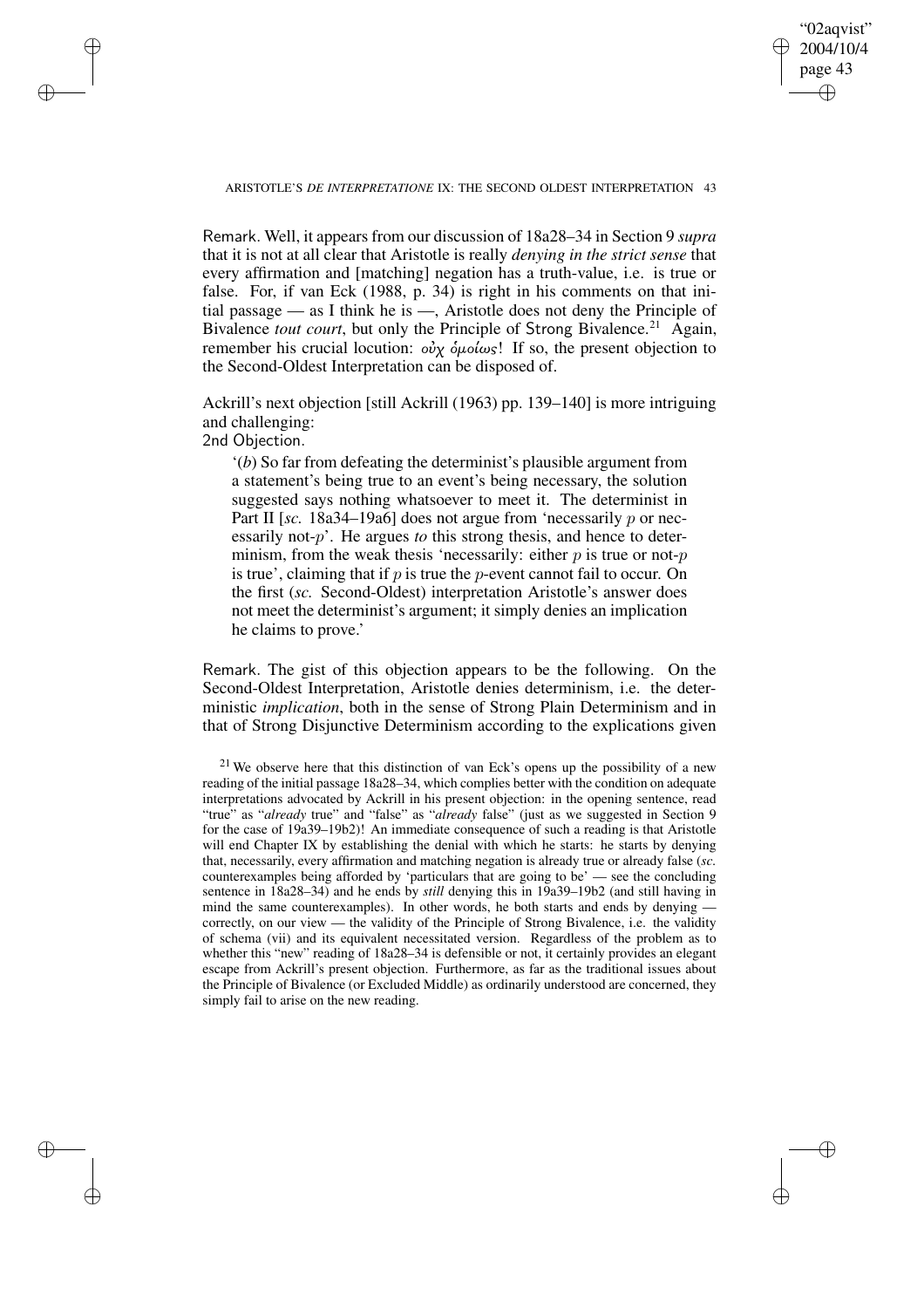"02aqvist" 2004/10/4 page 44 ✐ ✐

✐

✐

#### 44 LENNART ÅQVIST

in Section 5 *supra*. However, he says nothing whatsoever to meet the determinist's *argument* for those implications. In particular, for instance, with respect to the deterministic *implication*  $FB \rightarrow NFB$  (see Section 10 above), Aristotle does not tell us what is wrong about the *argument* from FB [weak future tense] to  $NFB$  [strong future tense], on which he spends so much time in Part II. This is contrary to what one would expect him to do on the Second-Oldest Interpretation. So the objection comes down to this: if that account were correct, Aristotle would have told us what is wrong about the argument from FB to NFB; but he has not done so; therefore, the Second-Oldest Interpretation is incorrect.

However striking and ingenious this objection might appear, I take it to be fundamentally mistaken in that it overlooks a subtle but important point in modern mathematical logic, having to do with the nowadays current distinction between model-theoretical semantics and proof theory. In short, one uses semantics to establish the non-validity of arguments and sentences (by providing counterexamples, or countermodels, to them), and one may use proof theory to establish the validity of arguments and sentences (by means of deductions and proofs in a sound<sup>22</sup> deductive system). The Second-Oldest Interpretation could now take Aristotle to have argued as follows against the background of his discussion in Part IV [19a23–19b4]:

'Admittedly, for all future contingents  $FB$  (I have reminded you of their existence in Part III), such principles as

*TrueFB* → NFB

and  $N(FB \vee \neg FB) \rightarrow (NFB \vee N \neg FB)$ 

fail to be valid since their antecedents may be, or are, true without their consequents being so. (The modern logician may add: the concepts of validity and truth here appealed to are *semantical* notions in the sense of current socalled model theory.) Therefore, in any *sound*, or correct, *proof theory* for the logic of historical necessity which is here at issue, every alleged proof to the effect that the conclusion  $NFB$  always follows from the premiss  $FB$ [that  $(NFB \vee N\neg FB)$  always follows from  $N(FB \vee \neg FB)$ ] is bound to be fallacious and to contain some error — in some way or other. Knowing this to be the case by virtue of the existence of future contingents, I don't have to worry about which precise error is committed by the determinist in his putative proof of those false and invalid principles, a proof which I have tried to present in such a way as to make it look as plausible and convincing

✐

✐

✐

 $22$  To say that a deductive system is sound (relative to an associated semantics) means (i) that any sentence *deducible* in the system *from* a given set of sentences is also a *semantic* (or 'logical') *consequence of* that set of sentences, and (ii) that any sentence *provable* in the system is also *valid* in it. Note that provability can be equated to deducibility from the *empty* set of sentences, and validity to being a semantic consequence of the *empty* set of sentences.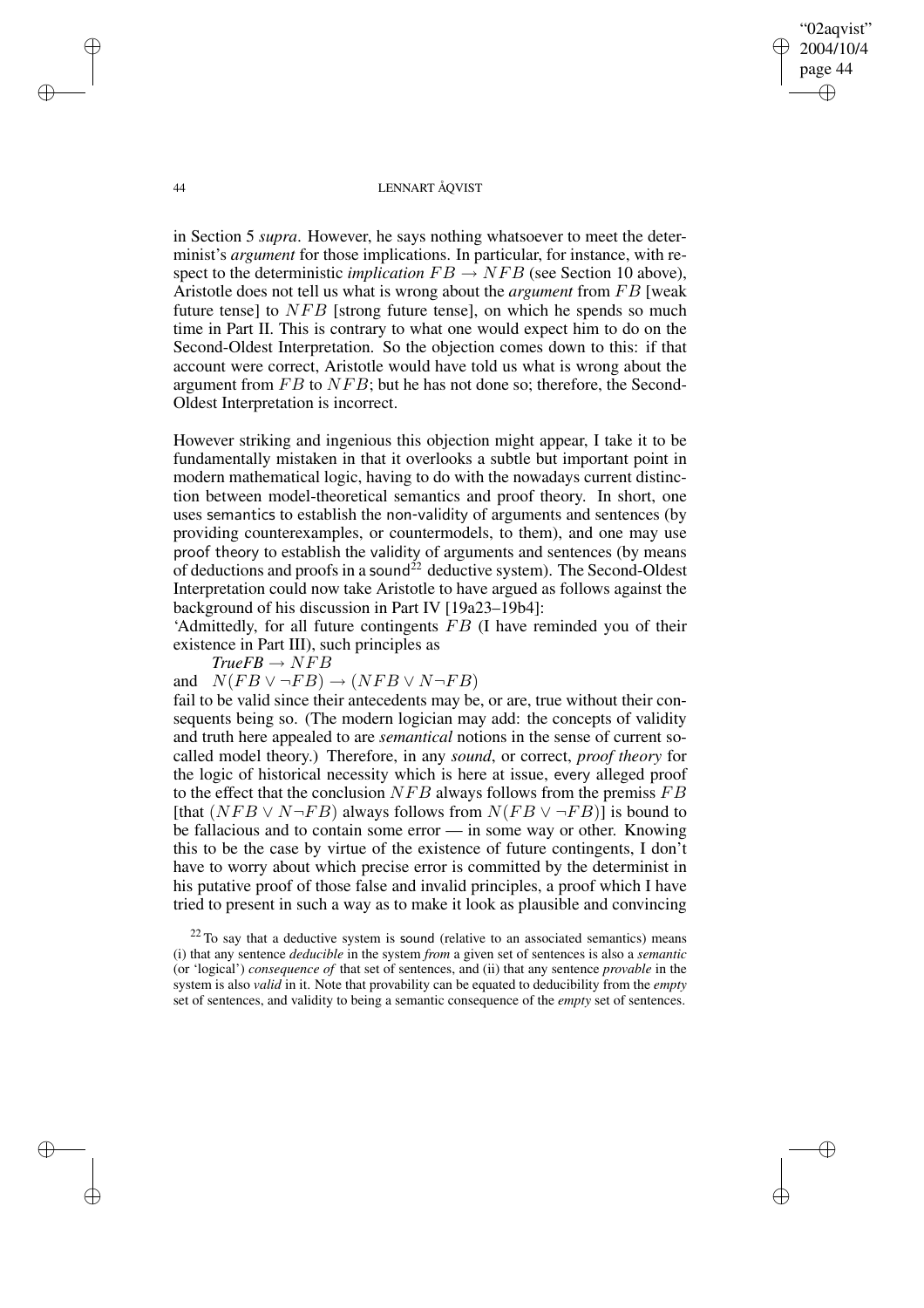"02aqvist" 2004/10/4 page 45 ✐ ✐

✐

✐

#### ARISTOTLE'S *DE INTERPRETATIONE* IX: THE SECOND OLDEST INTERPRETATION 45

as possible — I am satisfied with having shown that it must contain *some* error or other.'

✐

✐

✐

✐

On our view, this potentially Aristotelian assistance to the Second-Oldest Interpretation is on the whole quite successful. To sum up our criticism of Ackrill's second objection: Aristotle *does* meet the determinist's argument<sup>23</sup> — in a somewhat roundabout, but still devastating way; hence, we are not entitled to claim with Ackrill that Aristotle, on the Second-Oldest Interpretation, says nothing whatsoever to meet that argument, or to use this alleged fact as an argument against the Second-Oldest Interpretation.

3rd Objection. In his third and last objection to the Second-Oldest Interpretation [Ackrill (1963, p. 140)] Ackrill discusses the suggestion that the opening thesis about future singulars in Part I [18a28–34] is ambiguous between a non-distributive and a distributive reading of "necessary". He then argues that this suggestion is not helpful in enabling us to cope with the difficulties pointed out in his two preceding objections (called (*a*) and (*b*) above), because (i) the opening thesis is not ambiguous, and (ii) the development of the deterministic argument in Part II [18a34–19a6] does not exploit the strong (and false) version of the thesis.

Remark. We may well grant Ackrill the points (i) and (ii) without thereby agreeing with him that they in any way threaten the Second-Oldest Interpretation. This should by now be obvious in view of (I) our initial formulation of the Second-Oldest Interpretation given in the Introduction *supra* and (II) the criticisms just levelled against his two objections (*a*) and (*b*).

> Department of Law Uppsala University P.O. Box 512 S-751 20 Uppsala SWEDEN E-mail: Lennart.Aqvist@jur.uu.se

 $23$  van Eck (1988, p. 36) certainly agrees with me on this point: he claims that, in the passage 19a32–39, Aristotle meets the deterministic argument, and hits its core, when observing in that passage that every statement is true or false, but not *already* true or false. However, van Eck's reason for this claim is probably not quite the same as mine, due to the fact that our logics of historical necessity differ from each other in the way explained in the Introduction *supra* (see the discussion of the so-called first unorthodox feature of our approach in this paper).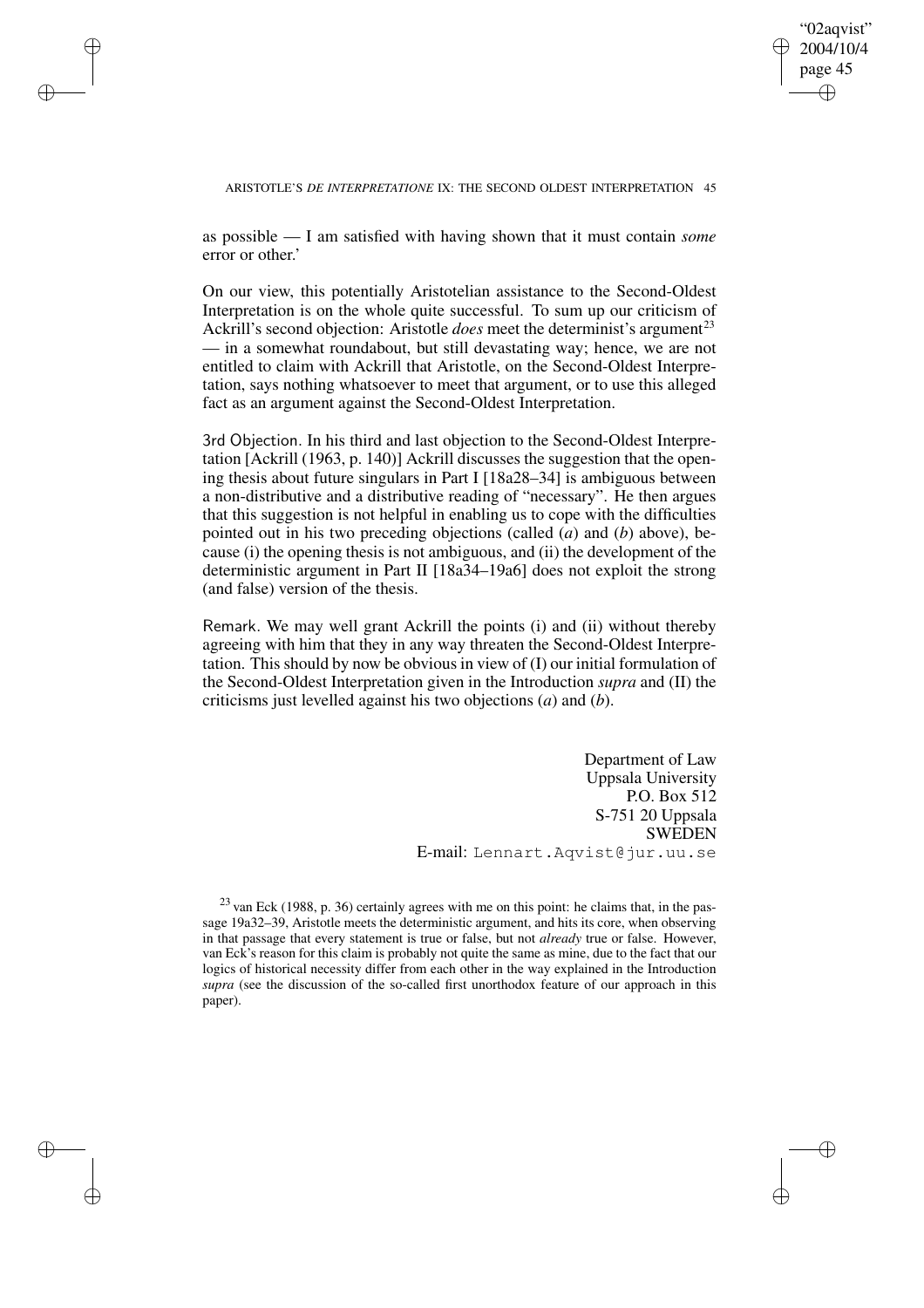"02aqvist" 2004/10/4 page 46 ✐ ✐

✐

✐

#### 46 LENNART ÅQVIST

# **REFERENCES**

As this paper is intended to be largely independent of the huge amount of literature to which *De Int.* IX has given rise, I have tried to cut down its List of References to a minimum, being guided by its purpose and its contents as stated in the Introduction *supra*. This means that most items in the following list are explicitly mentioned and referred to somewhere in the current text or in the list of Notes. Nevertheless, there are reasons for deviating from this principle of selection: thus, for instance, as far as the contributions *infra* by Harada, Kienzle, Thomason and Weidemann are concerned, I include them in the present bibliography on account both of (i) their intrinsic importance and of (ii) their importance for the closer study of *De Int.* IX from various points of view that have been neglected in this paper.

- Ackrill, J.L. (1963): Aristotle's *Categories* and *De Interpretatione*, translated with notes by J.L. Ackrill. Oxford: Clarendon / Oxford University Press, 1963.
- Åqvist, L. & Hoepelman, J. (1981): Some Theorems About a "Tree" System of Deontic Tense Logic. In R. Hilpinen (ed.), *New Studies in Deontic Logic.* Dordrecht: Reidel, 1981, pp. 187–221.
- Åqvist, L. (1996): Discrete Tense Logic with Infinitary Inference Rules and Systematic Frame Constants: A Hilbert-Style Axiomatization. *Journal of Philosophical Logic* 25 (1996), 45–100.
- Åqvist, L. (1999): The Logic of Historical Necessity as Founded on Two-Dimensional Modal Tense Logic. *Journal of Philosophical Logic* 28 (1999), 329–369. Missing references provided in *Journal of Philosophical Logic* 29 (2000), 541–542.
- Åqvist, L. (2004): Combinations of Tense and Deontic Modality: On the  $R_t$ Approach to Temporal Logic with Historical Necessity and Conditional Obligation. Forthcoming in a special issue of the *Journal of Applied Logic* [from DEON '04].
- Aristotle: *De Interpretatione.* Greek text: see Minio-Paluello (1949), Cooke (1938). Translations into English: see Ackrill (1963), Cooke (1938). Translation into German: see Weidemann (1994). Translation into French: see Tricot (1994).
- Burgess, J.P. (1978): The Unreal Future. *Theoria* 44 (1978), 157–179. German translation in Kienzle (1994), pp. 210–235.
- Cooke, H.P. (1938): Aristotle's *The Categories* and *On Interpretation*, edited and translated by Harold P. Cooke. In *Loeb Classical Library* No. 325. Cambridge, Mass.: Harvard University Press. 1st ed. 1938, last ed. 1996.

✐

✐

✐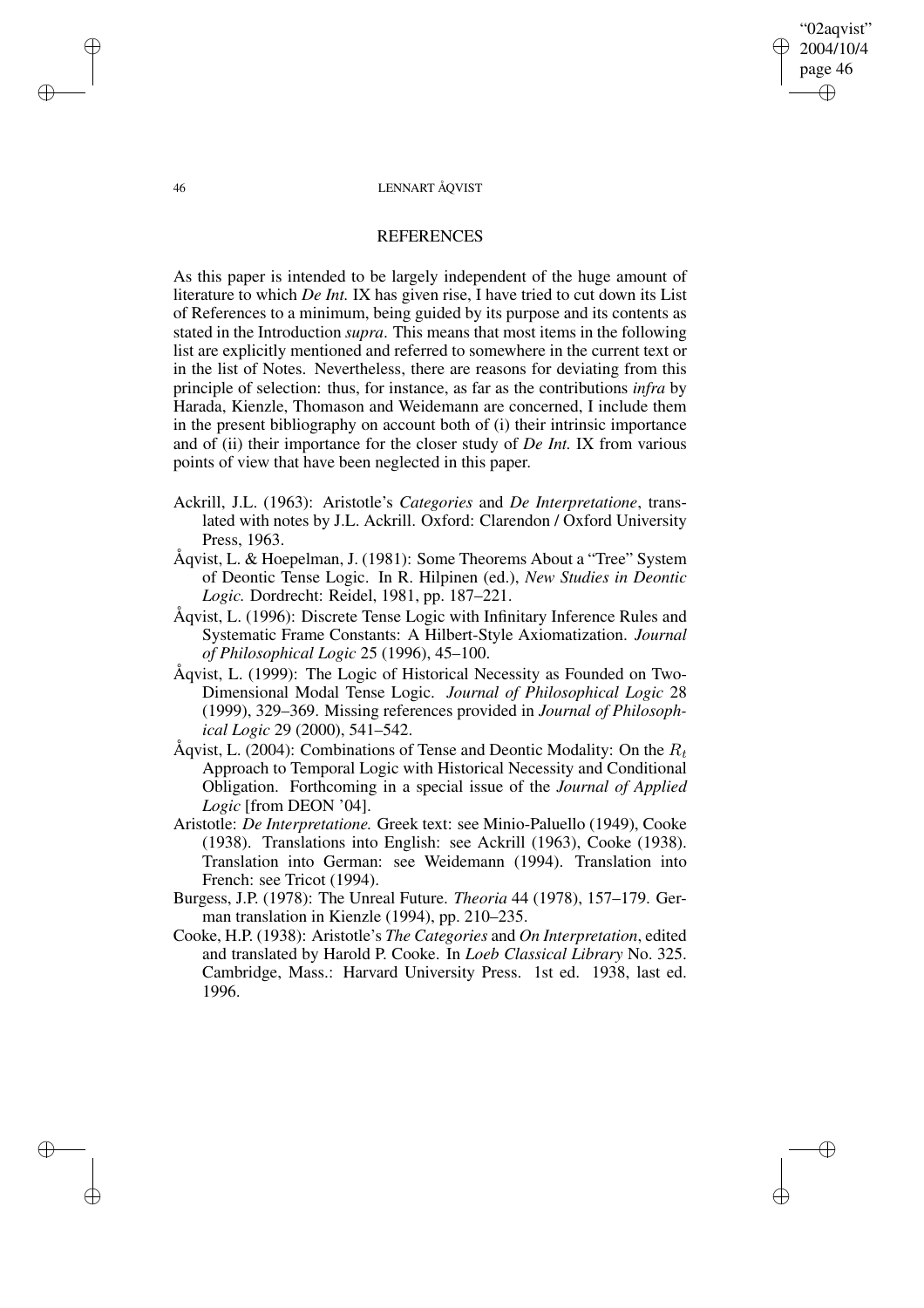2004/10/4 page 47 ✐ ✐

"02aqvist"

✐

✐

ARISTOTLE'S *DE INTERPRETATIONE* IX: THE SECOND OLDEST INTERPRETATION 47

✐

✐

✐

- van Eck, J.A. (1981): *A System of Temporally Relative Modal and Deontic Predicate Logic and its Philosophical Applications.* Dissertation, Groningen, 1981. Also published in *Logique et Analyse* 25 (1982), 249– 290 and 339–381.
- van Eck, J.A. (1988): Another Interpretation of Aristotle's De Interpretatione IX: A support for the so-called second oldest or 'mediaeval' interpretation. *Vivarium* XXVI, 1 (1988), 19–38. This commentary also contains translations into English of various important passages in *De Int.* IX.
- Harada, K. (1994): Indeterministische Zeitlogik. In Kienzle (1994), pp. 236– 373.
- Hintikka, J. (1973): *Time and Necessity: Studies in Aristotle's Theory of Modality.* Oxford: Clarendon / Oxford University Press, 1973.
- Kamp, H. (1971): Formal Properties of 'Now'. *Theoria* 37 (1971), 227–273. Kienzle, B. (1994): *Zustand und Ereignis.* Eingeleitet, übersetzt und heraus-
- gegeben von Bertram Kienzle. Frankfurt: Suhrkamp, 1994. Kretzmann, N. (1987): Boethius and the truth about tomorrow's sea battle. In L.M. de Rijk and H.A.G. Braakhuis (eds.), *Logos and Pragma. Essays on the Philosophy of Language in Honour of Professor Gabriel Nuchelmans.* Nijmegen, 1987, pp. 63–97. Also in Sorabji *et al.* (1998), pp. 24–52.
- von Kutschera, F. (1986): Zwei Modallogische Argumente für den Determinismus: Aristoteles und Diodor. *Erkenntnis* 24 (1986), 203–217.
- von Kutschera, F. (1986a): Bewirken. *Erkenntnis* 24 (1986), 253–281.
- von Kutschera, F. (1997): T × W Completeness. *Journal of Philosophical Logic* 26 (1997), 241–250.
- Minio-Paluello, L. (1949): *Aristotelis Categoriae et Liber de Interpretatione.* Edition in the Oxford Classical Texts Series, Oxford, 1949.
- Prior, A.N. (1967): *Past, Present and Future.* Oxford: Clarendon, 1967.
- Rescher, N. and Urquhart, A. (1971): *Temporal Logic.* Wien/New York: Springer, 1971.
- van Rijen, J.B.M. (1986): *Aristotle's Logic of Necessity.* Dissertation, Leiden,1986. Extended version published under the title *Aspects of Aristotle's Logic of Modalities* as Volume 35 in Synthese Historical Library. Dordrecht/Boston/London: Kluwer, 1989.
- Scott, Dana (1970): Advice on Modal Logic. In K. Lambert (ed.), *Philosophical Problems in Logic.* Dordrecht: Reidel, 1970, pp. 143–173.
- Sorabji, R. *et al.* (1998): *Ammonius: On Aristotle On Interpretation 9*, translated by David Blank, with *Boethius: On Aristotle On Interpretation 9, first and second commentaries*, translated by Norman Kretzmann,with essays by Richard Sorabji, Norman Kretzmann & Mario Mignucci. London: Duckworth, 1998.